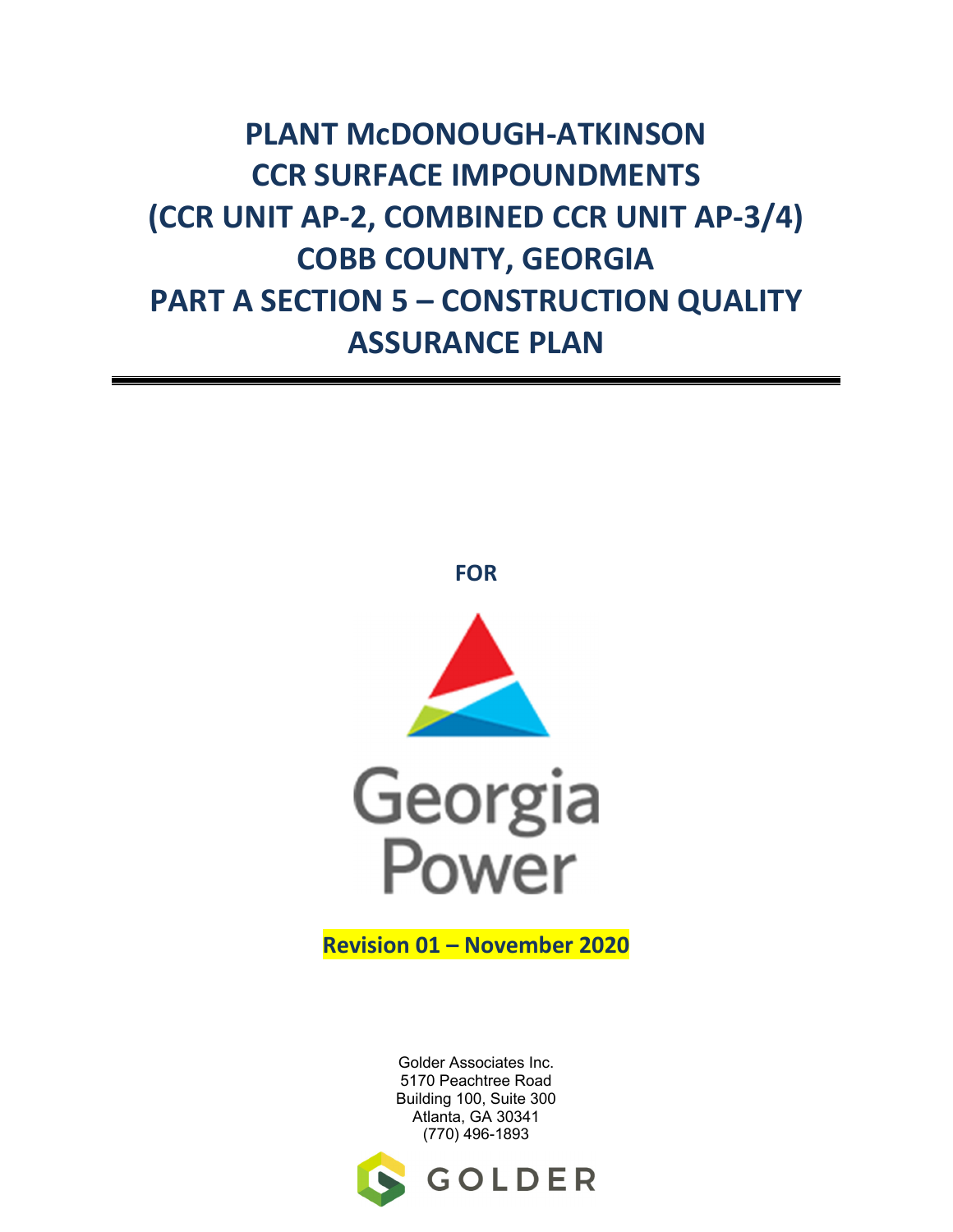# **Table of Contents**

| 3.0 GEOMEMBRANE FLEXIBLE MEMBRANE LINER (FML), ENGINEERED TURF & SAND BALLAST |  |
|-------------------------------------------------------------------------------|--|
|                                                                               |  |
|                                                                               |  |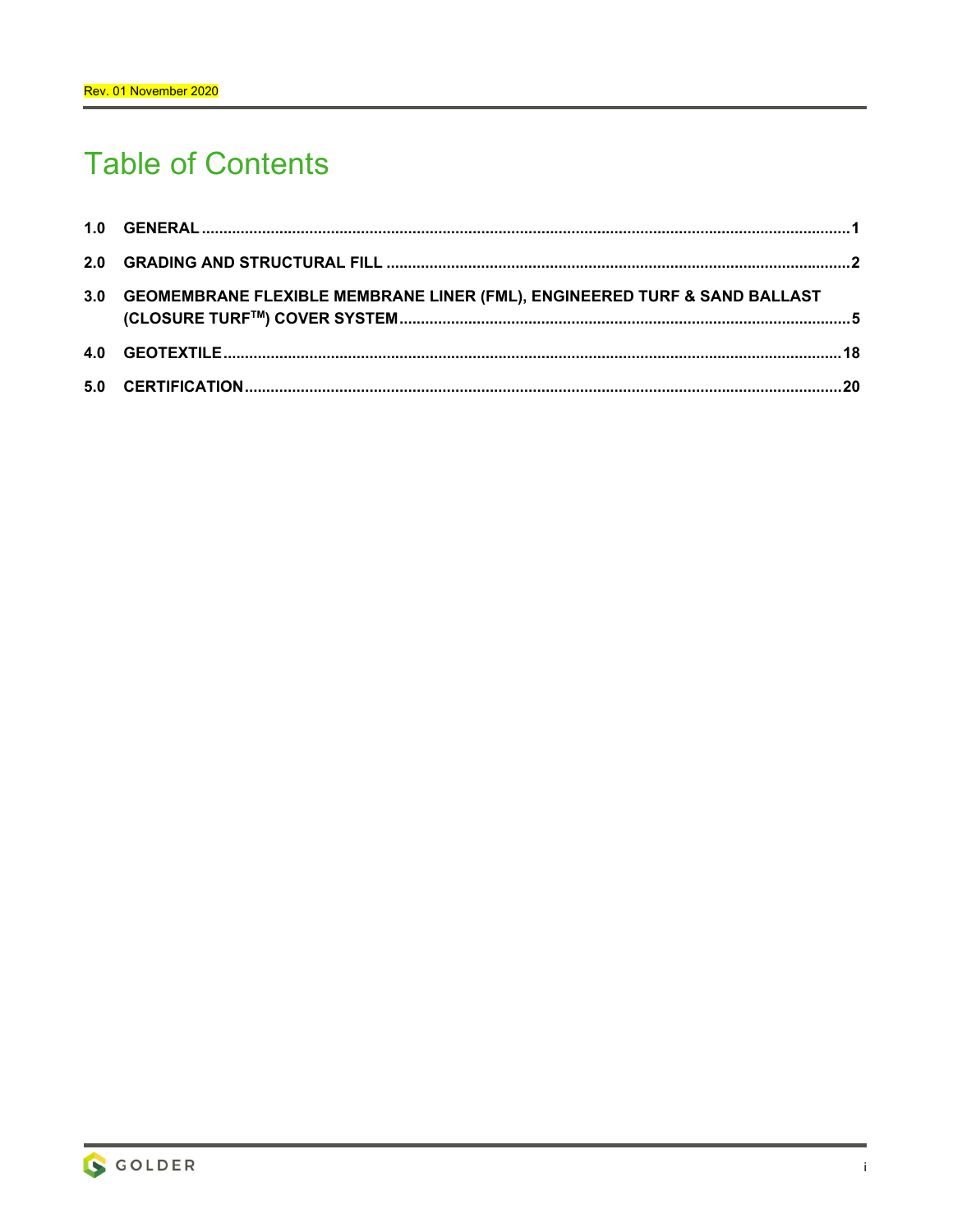# **1.0 GENERAL**

The Construction Quality Assurance (CQA) Plan documents the procedures used to provide CQA and Construction Quality Control (CQC) during the closure of CCR Units AP-1, AP-2, and Combined Unit AP-3/4. Closure construction efforts followed the procedures and requirements outlined in this plan which follow the project technical specifications issued with the closure construction drawings and used during construction. Any future work will also follow this CQA Plan. A construction certification report will be submitted under separate cover.

- A. Construction Quality Control (CQC) refers to the Contractor's third-party firm responsible for construction quality control monitoring, testing, and documentation for all work performed during the closure construction of the facility. Resumes and qualifications including experience with projects of similar type, size, and complexity shall be provided to Georgia Power / Southern Company Services for their review and approval.
- B. Construction Quality Assurance (CQA) for the construction of the closure and caps shall be provided by personnel specializing in the inspection and testing of soils and geosynthetics. Resumes and qualifications including experience with projects of similar type, size, and complexity shall be provided to Georgia Power / Southern Company Services for their review and approval.
- C. Representatives of the CQC and CQA teams shall be required during all closure construction activities except clearing, grubbing, and initial grading and installation of all surface impoundment cap components described in this document.
- D. The project team shall consist of the following:
	- 1. DESIGN ENGINEER: Responsible for providing interpretations and clarifications of the Contract Documents, reviewing and approving shop drawings, authorizing minor variations in the work from the requirements of the Contract Documents, rejecting defective work, and providing Certification of the Closure. The DESIGN ENGINEER shall be a registered professional engineer licensed in Georgia.
	- 2. CQC ENGINEER: Responsible for construction quality control monitoring, testing and documentation for all field work performed during the closure construction of the facility. The Contractor shall have the responsibility for obtaining third-party QC testing and CQC ENGINEER or their representative for all work performed.
	- 3. ENGINEERING TECHNICIANS: Responsible for field observations, testing, and inspection. Technicians will be assigned to the project as deemed necessary by the CQC ENGINEER and will be responsible to the CQC ENGINEER. The CQC ENGINEER, Technician, or the CQC ENGINEER'S representative shall be on-site during all closure construction activities except clearing and grubbing and initial grading activities.
	- 4. CQA ENGINEER: Responsible for implementing the quality assurance requirements as stated in the project plans, this CQA Plan and the project objectives; verifying basic data as reasonable and complete; outlining procedures to process data; developing statistical procedures for the analysis of test data; and preparing quality assurance memoranda and quality assurance reports. The CQA ENGINEER shall report to the Owner's Onsite Representative. This CQA ENGINEER shall be a registered professional engineer licensed in Georgia. Reference to the CQA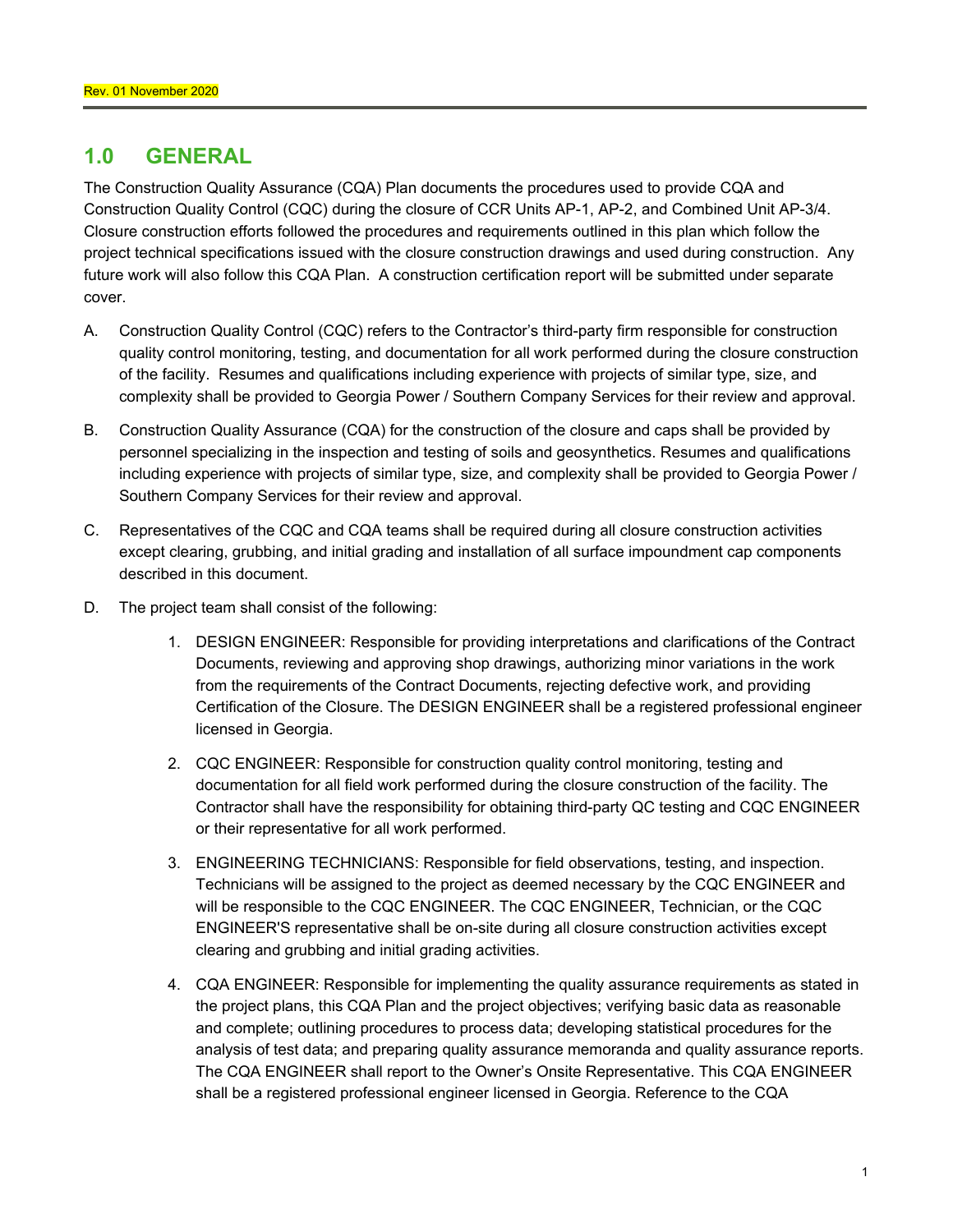ENGINEER, for the purpose of this document, shall include the CQA ENGINEER or their representative.

- 5. AS-BUILT SURVEYOR: As-built certification surveys shall be performed on the components of the closure system by a registered professional land surveyor licensed in Georgia. At a minimum, drawings shall be prepared for the following:
	- a. As-built subgrade elevation contours for the subgrade for the geomembrane component of the Final Cover System (top of CCR);
	- b. As-built final grade elevation contours.
	- c. Overall Unit topographic surveys.

# **2.0 GRADING AND STRUCTURAL FILL**

## **A. GENERAL**

The CQC ENGINEER or their representative shall observe and document all grading activities and test the placement and compaction of in-situ materials and structural fill. The CQA ENGINEER is responsible for certifying that the materials and construction were in accordance with the plans and this CQA Plan.

#### **B. RELATED WORK**

The CQC/CQA ENGINEER will reference Section 3 HDPE Geomembrane Liner and Section 4 Geotextile of this CQA Plan for pertinent materials physical properties and construction requirements.

#### **C. SUBGRADES**

During closure construction, conformance and performance testing of the subgrade soil materials shall be performed by the CQC ENGINEER. The CQC ENGINEER shall monitor and document proof-rolling of areas that are cut to achieve grade. Material placed to achieve grades indicated on the plans shall be tested by the CQC ENGINEER in accordance with the test methods and frequencies listed herein to verify that the compacted fill materials used by the Contractor comply with this CQA Plan. Areas of proof-rolling or compacted fill that do not conform to this CQA Plan will be delineated and reported to the Contractor. The CQC ENGINEER shall document that these areas are reworked by the Contractor and retested until passing results are achieved.

#### **D. CONFORMANCE TESTING**

The CQC ENGINEER shall observe and test the structural fill to ensure they are uniform and conform to the requirements of this CQA Plan. For fill materials obtained from approved borrow areas, visual inspections and conformance tests shall be performed by the CQC ENGINEER prior to the materials being used.

CQC personnel shall observe structural fill materials to ensure they are free of deleterious materials, (e.g., roots, stumps, rocks, and large objects). When necessary, the Visual Manual procedure for the description and identification of soils shall be conducted by the CQC ENGINEER in accordance with test method ASTM D2488.

Prior to receiving structural earth fill or ash fill, the foundation area shall be scarified by harrowing or other suitable means. Structural earth fill materials shall be placed in uniform layers of eight inches, nominal thickness, loose measurement, for one foot beyond the full width of the fill on each side. The thickness of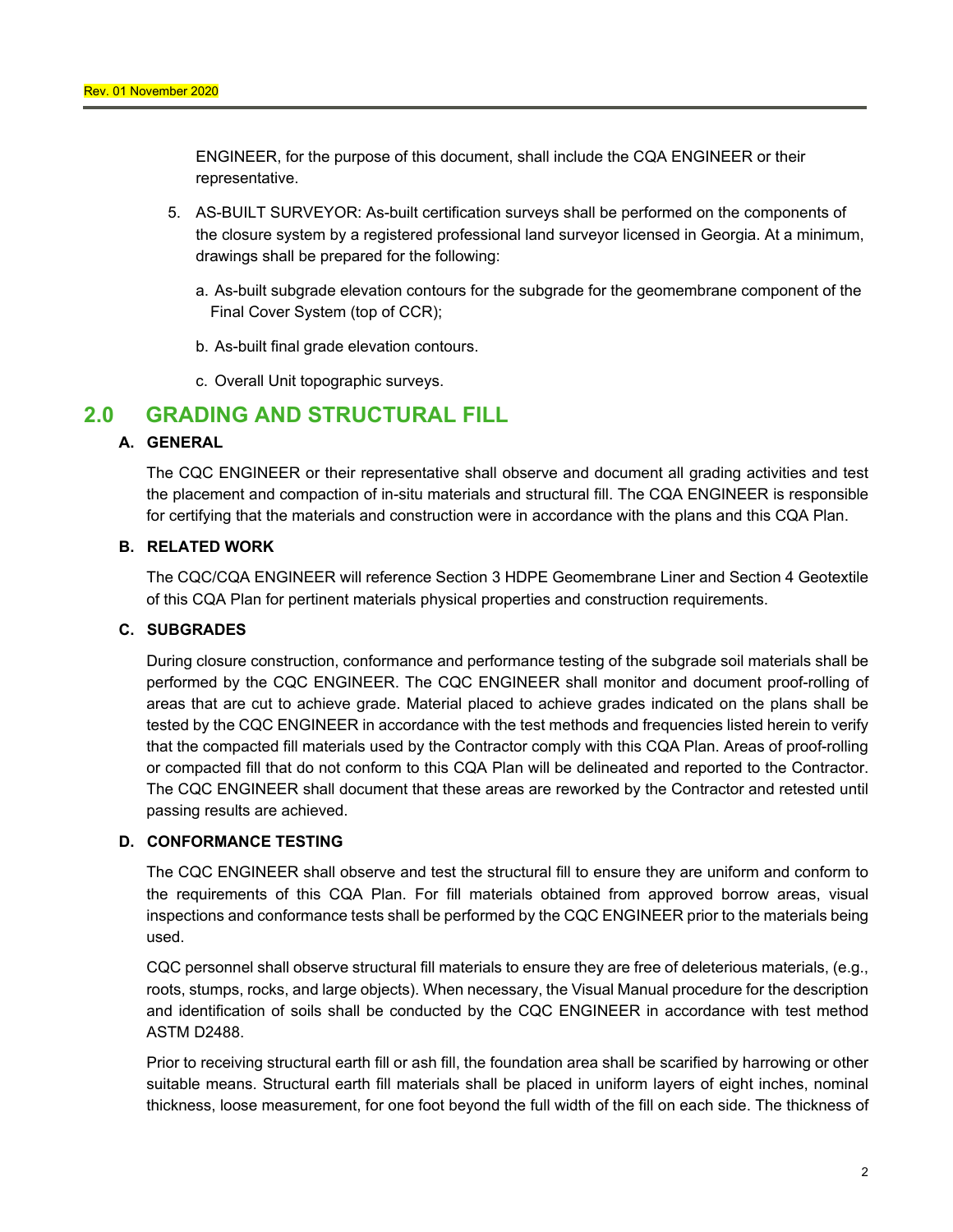each layer shall be kept uniform with the necessary grading equipment. Upon completion of compaction, the slopes shall be cut back to the final slope. Particular care shall be used to obtain the required compaction along the edges of the fill slopes.

#### **E. TEST METHODS AND FREQUENCY**

All testing shall be conducted in accordance with the CQA Plan. The field testing methods used to evaluate the suitability of soils during their installation, shall be performed by the CQC ENGINEER in accordance with current ASTM test procedures indicated in the table below.

Soil testing shall be performed to determine their soil type (Unified Classification), grain size distribution, moisture content, Atterberg Limits, and moisture-density relationships. Documentation and reporting of the test results shall be the responsibility of the CQC ENGINEER.

Testing shall be conducted during the course of the Work. The minimum construction testing frequencies are presented in number of tests section. The frequency may be increased at the discretion of the CQC ENGINEER or if variability of the materials is observed. Sampling locations shall be selected by the CQC ENGINEER. The location of routine in-place density tests shall be determined using a non-biased sampling approach.

Laboratory tests for moisture-density relations shall be performed in accordance with ASTM D698. Field tests for density and moisture content shall be performed in accordance with ASTM D1556, ASTM D2922 or ASTM D2937.

#### NUMBER OF TESTS:

Field density and moisture content tests shall be performed daily in all types of material being placed. At a minimum, one in place density test shall be performed for each lift for each day fill material is placed. At least one field moisture content and density test shall be performed for every 800 cubic yards of structural earthfill or for every 1200 cubic yards of CCR fill.

## **F. COMPACTION**

The CQC ENGINEER shall confirm that structural fill conforms to compaction requirements as follows:

| <b>Description</b>           | <b>General Compaction</b> | <b>Moisture Requirements</b>                       |
|------------------------------|---------------------------|----------------------------------------------------|
| <b>Structural Earth Fill</b> | 95%                       | -1% to +3% of Standard Proctor<br>optimum moisture |
| CCR Fill                     | 95%                       | -3% to +1% of Standard Proctor<br>optimum moisture |

#### **Table 1: COMPACTION REQUIREMENTS FOR STRUCTURAL FILL**

If the moisture content is too low, the moisture content shall be adjusted to within the above limits prior to compaction. Moisture adjustment shall be achieved by sprinkling and disking sufficiently to bring the moisture content within the specified range. Sprinkling and harrowing of the layer shall be done after deposition, but before compaction.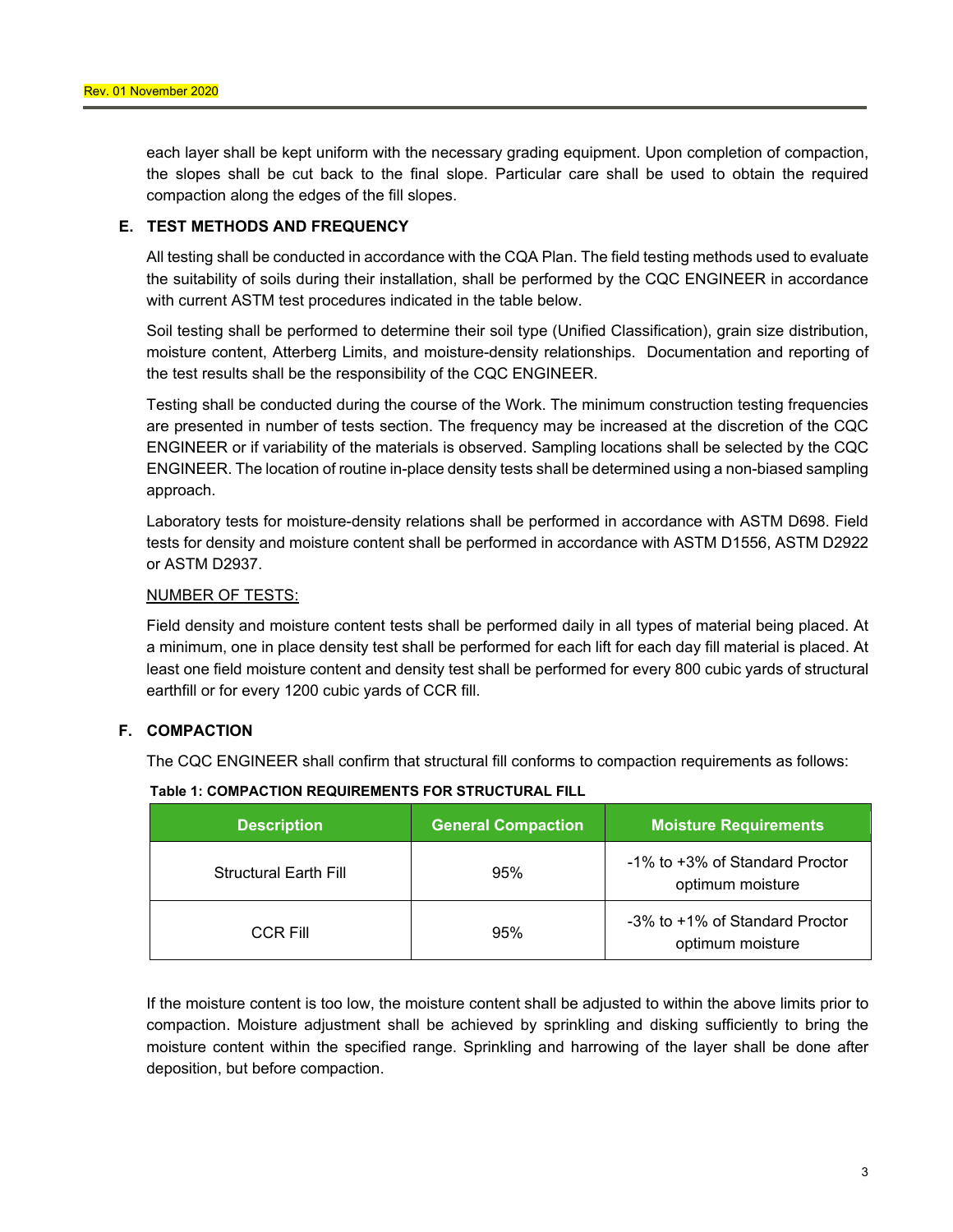If the moisture content is too high, the Contractor shall be permitted to disk in place or stockpile and disk the fill material to promote drying to bring it back within the allowable moisture range.

Areas of proof-rolling or compacted fill that do not conform to the project requirements will be delineated and reworked/retested by the Contractor until passing results are achieved.

## **G. PROTECTION OF SUBGRADES AND FILL SURFACES**

The CQC ENGINEER shall monitor newly graded areas to verify the Contractor is protecting these areas from traffic and erosion until construction is complete.

The CQC ENGINEER shall monitor all subgrade surfaces. The CQA ENGINEER shall evaluate the suitability of the subgrade prior to fill placement.

The CQC ENGINEER shall inform the Contractor and shall document when the Contractor repairs damaged subgrade areas. The CQC ENGINEER shall retest the repaired areas until passing results are achieved.

#### **H. ANCHOR TRENCH**

Anchor trenches shall be excavated to the lines, grades, and widths shown on the project construction drawings, prior to the liner system placement.

The anchor trench shall be left open until seaming is completed.

The geomembrane and Engineered Turf should cover the entire anchor trench floor. Slightly rounded corners will be provided in anchor trenches where the geomembrane enters the trench so as to avoid sharp bends in the geomembrane and Engineered Turf. No loose soil (e.g., excessive water content) will be allowed to underlie the anchored components of the Final Cover System.

The anchor trench shall be backfilled with soil meeting the requirements of structural earth fill with the exception that the maximum particle size shall be limited to one-half (1/2) inch in the largest dimension. The excavated walls of the anchor trench shall be free of angular stones, particles in excess of one-quarter (1/4) inch in maximum diameter, or other foreign matter that could damage the geomembrane.

General fill material placed in anchor trenches will be placed in uniform lifts, which do not exceed 12 inches in loose thickness and are compacted. In-place moisture/density tests may be taken at the discretion of the CQC ENGINEER to evaluate the quality of the backfill. The test results will not be required as part of the final documentation.

Care shall be taken when backfilling the trenches to prevent any damage to the geomembrane or Engineered Turf. If damage occurs, it shall be repaired prior to backfilling and at the Contractor's expense.

The geomembrane shall be in intimate contact with the anchor trench inside wall and bottom. Intimate contact shall be maintained during backfilling operations. Unacceptable wrinkles, ripples, fish mouths, and/or bunching shall be removed and patched.

The Engineer Turf component shall be in intimate contact with the structured geomembrane. Intimate contact shall be maintained during backfilling operations. Unacceptable wrinkles, ripples, and/or bunching shall be removed and patched.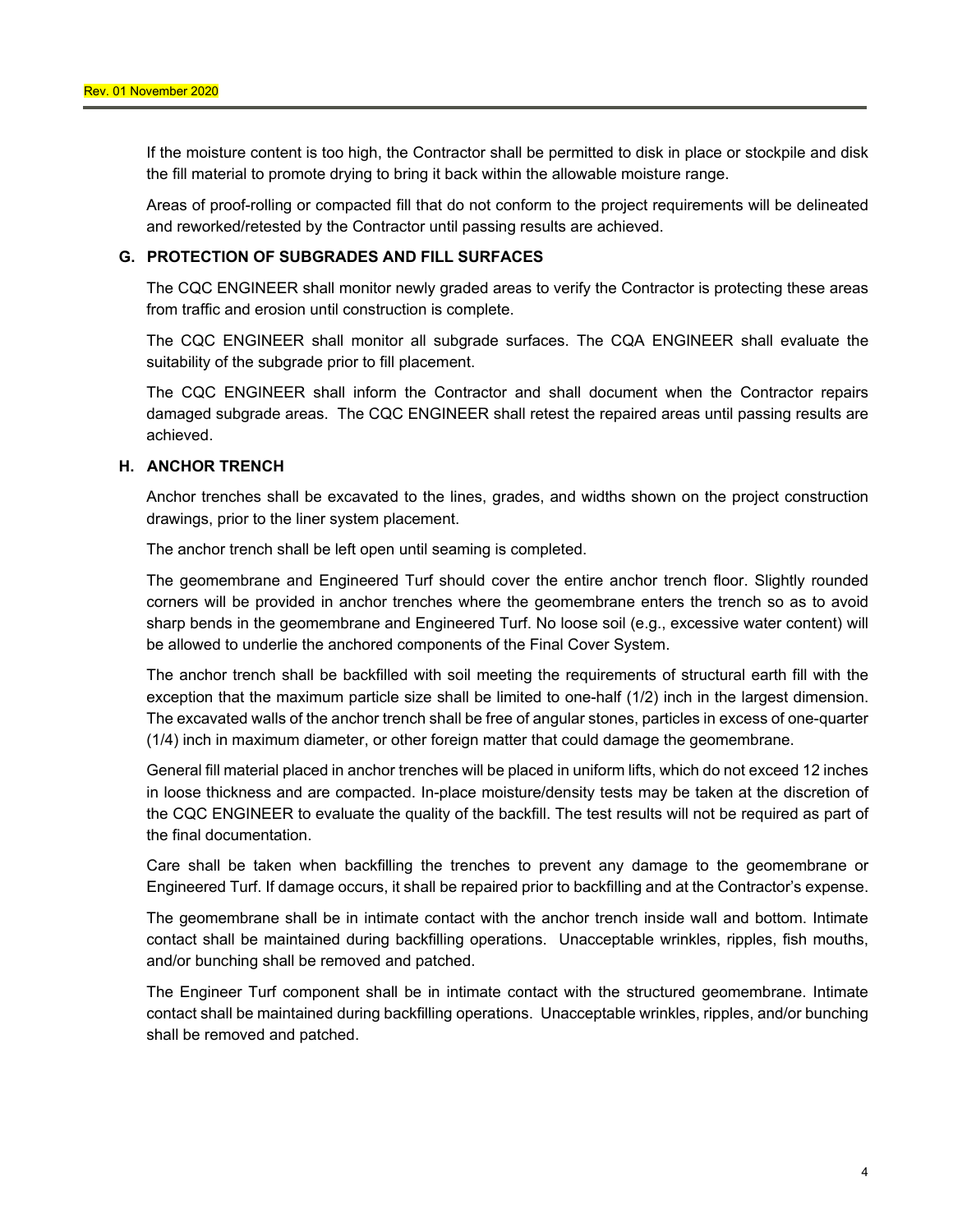## **I. CCR EXCAVATION**

"CCR excavation" refers to the process of verifying and documenting that CCR has been excavated from the designated areas within the ash ponds. The ash ponds are known to contain a mixture of fly ash and bottom ash collectively referred to as CCR. In areas identified for **excavation**, CCR will be excavated until native soils or rock are encountered indicating that the CCR has been six-inch layer of soil will be removed below the verified CCR/soil interface. Areas of CCR removal over concrete, rock, or other substances unable to be undercut by 6 inches will be cleaned but not undercut. For these areas where rock, existing concrete designated to remain, or other similar hard surfaces are present in the excavation area (including the over-excavation zone), the surface will be cleaned to a visuallyclean condition through hydraulic or mechanical means such as air or pressure washing. The soils surrounding the hard areas will be removed to the 6-inch over-excavation criterion.

The CCR excavation criteria are described below.

Visual Verification of CCR Excavation Procedure:

The CQA ENGINEER will monitor and document CCR excavation according to the following procedure:

- 1. Visible CCR will be excavated from the CCR unit footprint down to the interface between the CCR and earthen perimeter dikes and the underlying residuum soil layer, referred to as CCR/soil interface. Visual observations will be used to confirm that all visible CCR has been excavated to the extent practicable from the former CCR unit footprint. The excavated CCR will be managed within the permit boundary by placing it within the AP-3/4 consolidated lined area for final closure.
- 2. The CCR/soil interface surface will be surveyed.
- 3. A minimum of 6 inches of soil beneath the soil/CCR interface will be excavated within the AP-3/4 footprint, provided its removal is feasible and is above rock. This surface will be referred to as the bottom of excavation. The excavated material will be managed in a similar way as described above. The bottom of excavation surface will be surveyed and confirmed to be a minimum of 6" below the CCR/soil interface where excavation below the bottom of CCR is practical (i.e. outside of rock and concrete areas).

# **3.0 GEOMEMBRANE FLEXIBLE MEMBRANE LINER (FML), ENGINEERED TURF & SAND BALLAST (CLOSURE TURFTM) COVER SYSTEM**

The CQA ENGINEER shall certify the materials and installation are in accordance with the plans, specifications, and this CQA Plan.

## **A. MATERIAL**

1. The geomembrane will be a minimum 40 mil Linear Low Density Polyethylene (LLDPE) liner supplied and installed by firms approved by Georgia Power / Southern Company Services.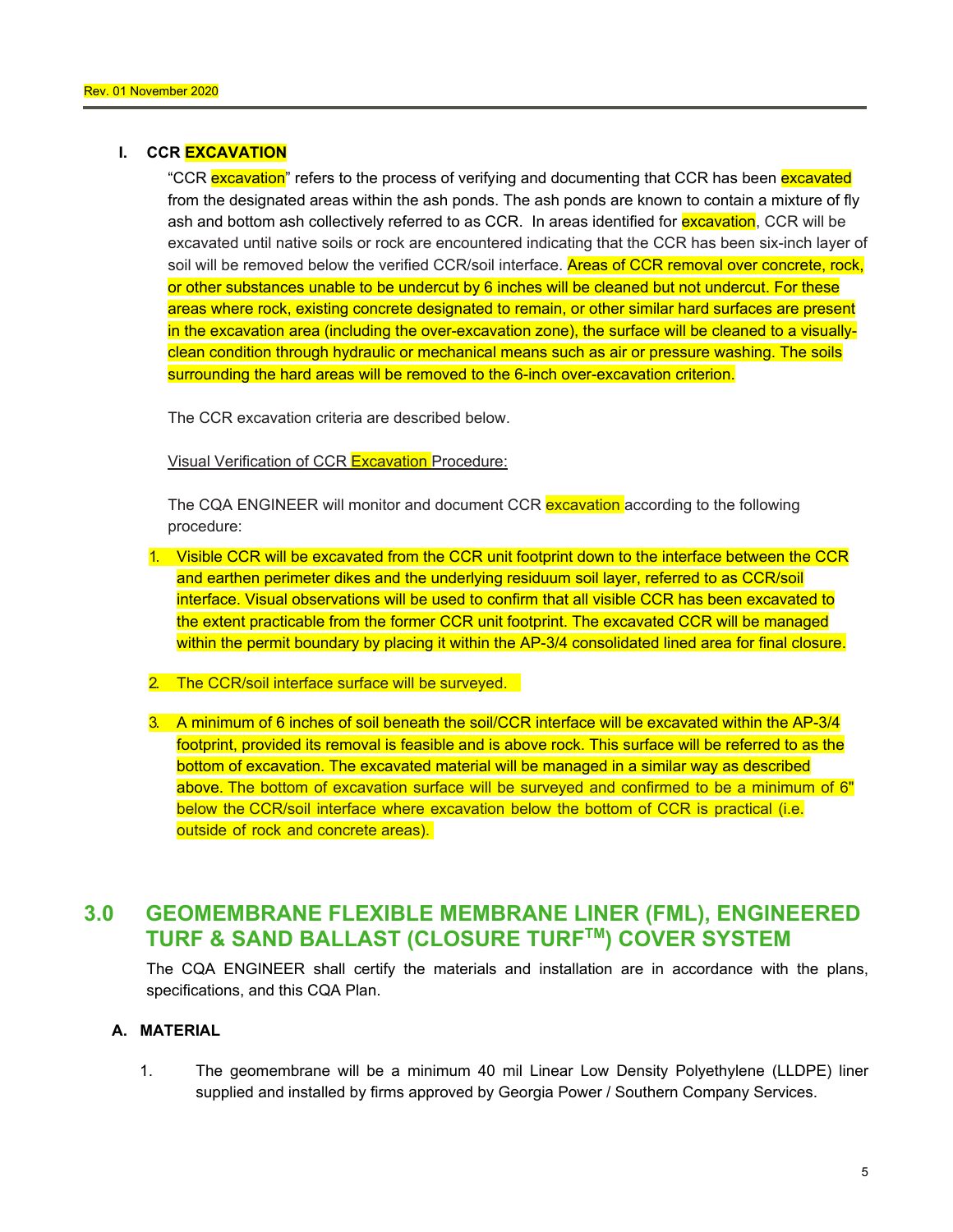- 2. Seams for providing watertight joints will be extrusion or double hot wedge fusion seams using techniques approved by the CQA ENGINEER.
- 3. In areas where specified by the DESIGN ENGINEER, the textured material shall have an interface shear resistance (friction angle plus cohesion) with contiguous liner components as required in the specifications or as directed by the DESIGN ENGINEER. In areas with a specified interface shear strength, the strength will be determined by direct shear testing conducted at normal loads as listed in the specifications or as directed by the DESIGN ENGINEER (at a frequency of two (2) per unit.)
- 4. Manufacturer Quality Control shall confirm the material meets the minimum physical properties for the nominal thickness of the LLDPE geomembrane (40 mil, 50 mil, or 60 mil as applicable) as listed in the latest version of GRI-GM17, "Test methods, test properties and testing frequency for linear low density polyethylene (LLDPE) smooth and textured geomembrane".
- 5. Closure Turf™ shall be used as the final cover system for Combined Unit 3/4. HydroTurf® Cover System and HydroBinder® shall be used where specified in the drawings. Both the Closure Turf™ and HydroTurf® Cover systems shall be installed by the same installer. ArmorFill™ E shall be used at transitions between Closure Turf™ and HydroTurf® when specified in the drawings.
- 6. The Engineered Synthetic Turf layer consists of two polypropylene 3.0 oz/sq yd woven geotextiles tufted with polyethylene yarns, standard height of 1.25", overlying the geomembrane at locations shown on the drawings. The polyethylene yarn shall conform to the color selected by the owner per color coding provided by the manufacturer. See Table 2 of this Plan for Engineered Synthetic Turf specifications.
- 7. For HydroBinder® specifications, see Table 3 of this Plan.
- 8. The structured geomembrane and the Engineered Turf (or textured liner and Engineered Turf) must be purchased as a system from the same supplier to ensure desired performance.
- 9. The sand infill for the Engineered Turf ballast shall consist of grain size distributions that are shown in Table 4 of this Plan. Optimum infill sand for ClosureTurf™ would be a medium particle size sand meeting ASTM C33 for fine aggregates. In Q2 2020, revised specifications for sand infill were released by the product manufacturer. All infill material shall meet ASTM C33 specifications when installed prior to Q2 2020, and all infill material shall meet the revised sand infill specifications when installed after Q2 2020, unless otherwise approved by the Purchaser.
- 10. Sand infill for the Engineered Turf ballast installed after Q2 2020 shall meet the fine aggregate angularity requirements of ASTM C 1252 / AASHTO T304 "Standard Test Methods for Uncompacted Void Content of Fine Aggregate (as Influence by Particle Shape, Surface Texture, and Grading), Method A." The Method A uncompacted void content shall be greater than or equal to 40%.
- 11. Sand infill for the Engineered Turf ballast installed after Q2 2020 shall be tested in accordance with ASTM C128 / AASHTO T 84 "Standard Test Method for Relative Density (Specific Gravity) and Absorption of Fine Aggregate. Bulk oven-dry specific gravity shall be greater than or equal to 2.6.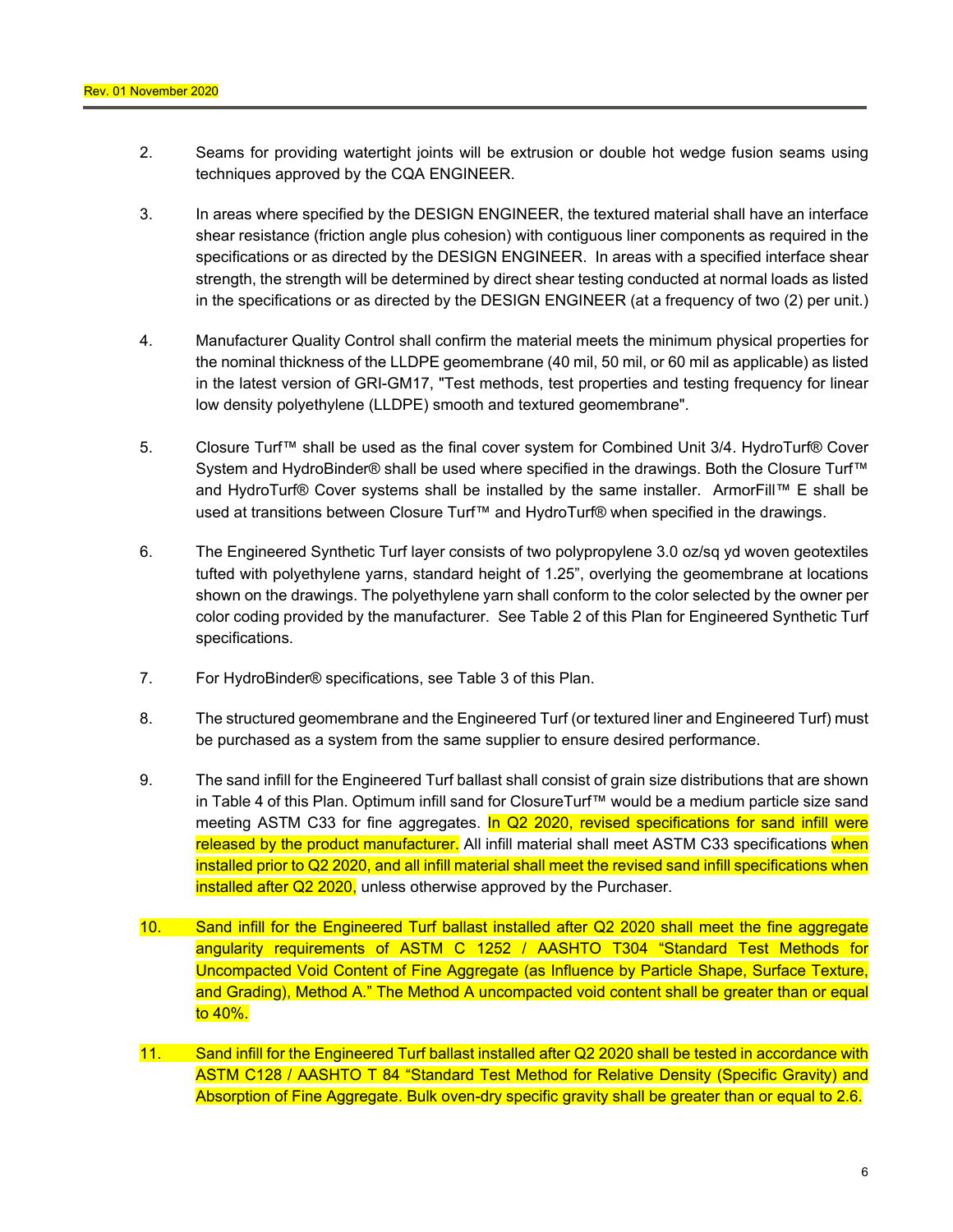12. The HydroBinder® infill for the Engineered Turf ballast shall consist of the proprietary cementitious product and meet the requirements as shown in Table 3 of this Plan. All cementitious infill mix design shall meet ASTM C387 specifications for high strength mortars unless otherwise approved by the Purchaser.

#### **Table 2: ENGINEERED TURF COMPONENT**

| <b>Property</b>                                                                                                         | <b>Frequency</b>    | <b>Test Method</b>                    | <b>Minimum Average Value</b>                                                                              |  |
|-------------------------------------------------------------------------------------------------------------------------|---------------------|---------------------------------------|-----------------------------------------------------------------------------------------------------------|--|
| <b>CBR Puncture</b>                                                                                                     | Once per 100,000 sf |                                       | 900 lbs (MARV)                                                                                            |  |
| Tensile Product (MD/XD)                                                                                                 | Once per 100,000 sf | <b>ASTM D 4595</b>                    | 1000 lb/ft min. (MARV)                                                                                    |  |
| <b>Rainfall Induced Erosion</b>                                                                                         | N/A                 | <b>ASTM D 6459</b>                    | $<$ 0.45% Infill Loss 6 in/hr                                                                             |  |
| Aerodynamic Evaluation                                                                                                  | N/A                 | <b>GTRI Wind Tunnel</b>               | 120 mph with max. uplift<br>of 0.12 psf                                                                   |  |
| DuraTurf Fiber UV Stability                                                                                             | N/A                 | ASTM G147                             | >60% retained tensile<br>strength @ 100 yrs<br>(projected)                                                |  |
| Backing system UV Stability<br>(Exposed)                                                                                | N/A                 | ASTM G154 Modified<br>Cycle 1, UVA340 | 110 lb/ft retained tensile<br>strength $@$ 6500 hrs<br>(projected)                                        |  |
| Steady State Hydraulic<br>Overtopping (ClosureTurf with<br>HydroBinder)                                                 | N/A                 | ASTM D7277<br>ASTM D7276              | 5 ft overtopping resulting<br>in 29 fps velocity & 8.8 psf<br>shear stress for Manning<br>N Value of 0.02 |  |
| Full Scale Wave Overtopping<br>Test - Cumulative Volume<br>(ClosureTurf™ with<br>HydroBinder <sup>™</sup> )             | N/A                 | <b>CSU Wave Simulator</b>             | 165,000 ft $^3$ /ft                                                                                       |  |
| Full Scale Wave Overtopping<br>Test - Max. Avg. Wave<br><b>Overtopping Discharge</b><br>(ClosureTurf w/ HydroBinder)    |                     | <b>CSU Wave Simulator</b>             | 4.0 $ft^3/s/ft$                                                                                           |  |
| Transmissivity w/ underlying<br>structured geomembrane,<br>Normal Stress @ 50 psf &<br>0.33m <sup>2</sup> /sec gradient | <b>NA</b>           | ASTM D4716                            | $2.5 \times 10^{-3}$ m <sup>2</sup> /sec, min.                                                            |  |
| Internal Friction of combined<br>components                                                                             | N/A                 | ASTM D5321                            | $35^\circ$ , min.                                                                                         |  |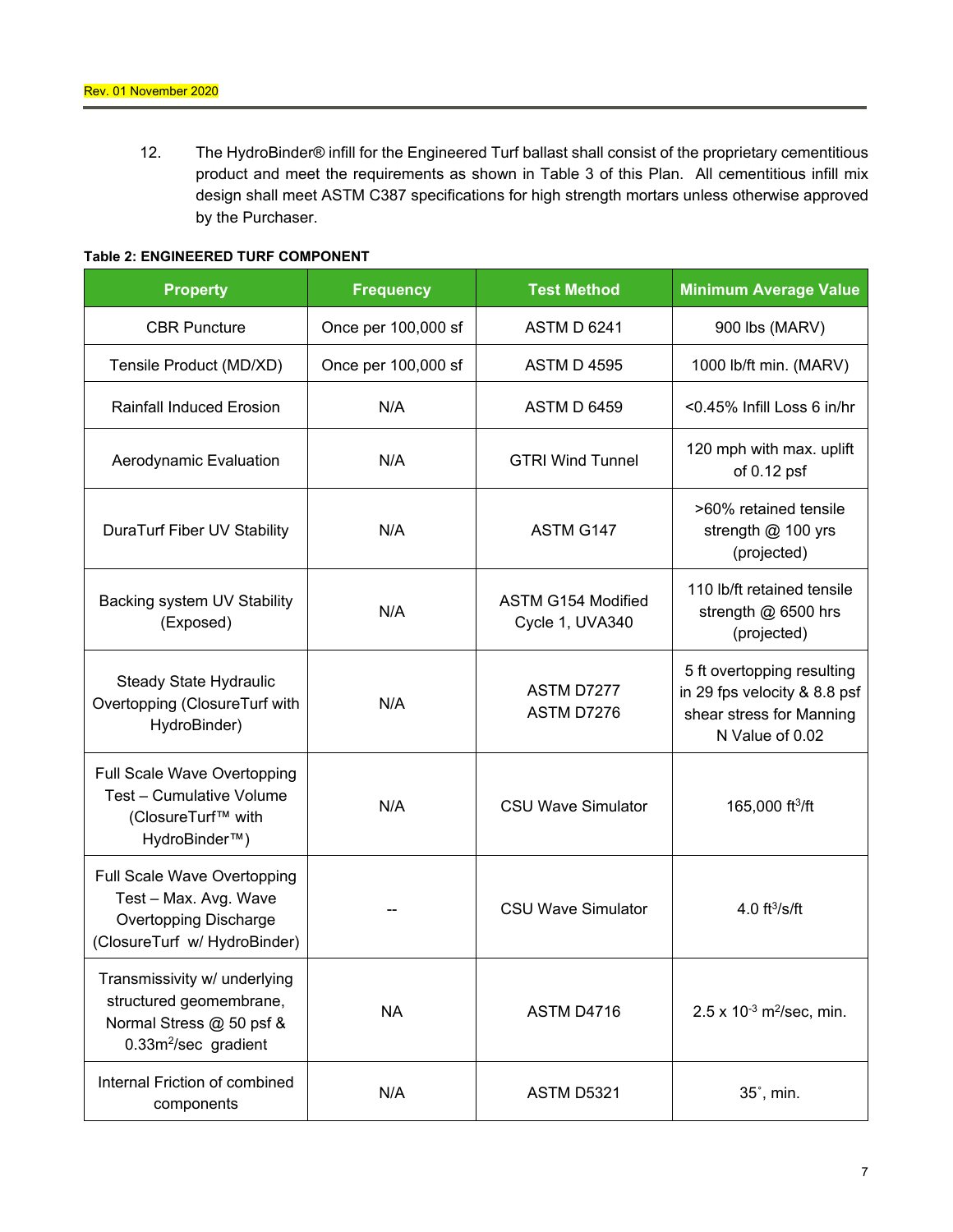# **Table 3: ENGINEERED TURF HYDROBINDER INFILL & BALLAST**

| <b>Component</b>        | <b>Details</b>                                                                                    |  |
|-------------------------|---------------------------------------------------------------------------------------------------|--|
| Product                 | 80 lb. bags or 3000 lb. bulk super sacks                                                          |  |
| Cement                  | Portland Cement Brand meeting ASTM C150, Type I or II.<br>Only one brand used throughout project. |  |
| Cementitious Infill Mix | ASTM C387 for high strength mortars. Min. 28 day<br>compressive strength of 5000 psi.             |  |

#### **Table 4A: ENGINEERED TURF INFILL & BALLAST SAND (BEFORE Q2 2020)**

| <b>ASTM C33 Sand Infill Gradation Requirements</b> |                 |  |  |
|----------------------------------------------------|-----------------|--|--|
| Sieve                                              | Percent Passing |  |  |
| 3/8 in. (9.5mm)                                    | 100             |  |  |
| No. 4 (4.75 mm)                                    | $95 - 100$      |  |  |
| No. 8 (2.36 mm)                                    | $80 - 100$      |  |  |
| No. 16 (1.18 mm)                                   | $50 - 85$       |  |  |
| No. 30 (600 µm)                                    | $25 - 60$       |  |  |
| No. 50 (300 µm)                                    | $5 - 30$        |  |  |
| No. 100 (150 µm)                                   | ი - 10          |  |  |

#### **Table 4B: ENGINEERED TURF INFILL & BALLAST SAND (Q2 2020 AND ONWARD)**

| <b>PROPERTY</b>                                                                         | <b>TEST PROCEDURE</b>      | <b>MINIMUM PHYSICAL</b><br><b>PROPERTIES</b>      |
|-----------------------------------------------------------------------------------------|----------------------------|---------------------------------------------------|
| <b>Material Loss Upon Flow</b>                                                          | <b>ASTM D 6460</b>         | 0.1 inches at flow conditions<br>equal to 0.8 psf |
| <b>Specific Gravity</b>                                                                 | <b>ASTM C128</b>           | 2.6                                               |
| <b>Fine Aggregate Angularity -</b><br><b>Minimum Uncompacted Void</b><br><b>Content</b> | <b>ASTM C1252 Method A</b> | 40                                                |
| <b>Gradation</b>                                                                        | <b>ASTM C136 or D6913</b>  | % Passing                                         |
| 3/8 in. (9.5mm)                                                                         |                            | 100                                               |
| No. 4 (4.75 mm)                                                                         | ---                        | 90 to 100                                         |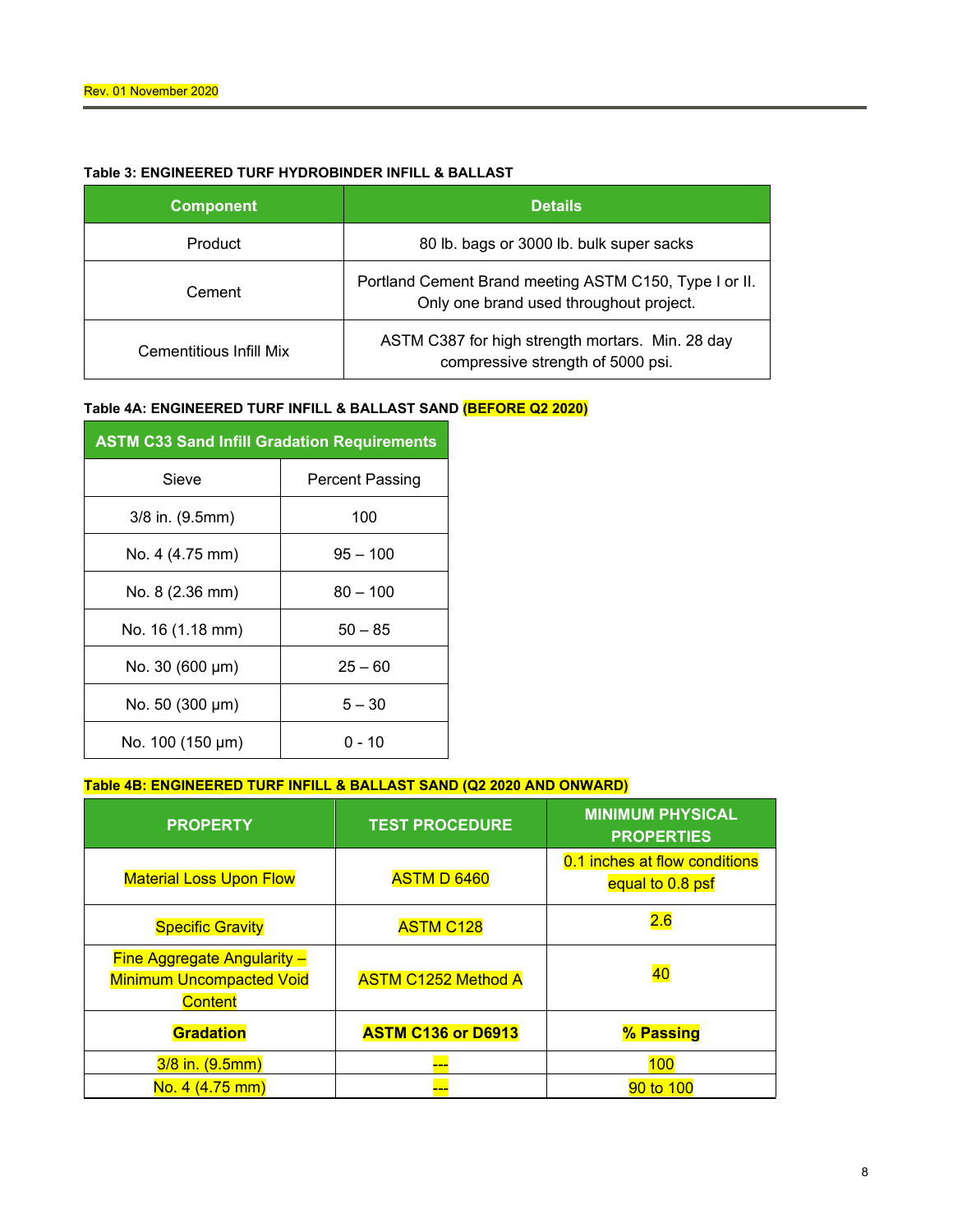| No. 8 (2.36 mm)      | --- | $50$ to $85$ |
|----------------------|-----|--------------|
| No. 16 (1.18 mm)     | --- | $25$ to $65$ |
| $No. 30 (600 \mu m)$ | --- | $10$ to $45$ |
| $No. 50 (300 \mu m)$ |     | $0$ to $30$  |
| No. 100 (150 µm)     | --- | $0$ to 10    |
| No. 200 (75 µm)      | --- | $0$ to $3$   |

#### **B. MANUFACTURER AND INSTALLER**

- 1. The Geomembrane and Engineered Turf Installer will submit the following as obtained from the Product Manufacturers to the CQA ENGINEER:
	- a. Production Certification including project references
	- b. Testing Program of Compound Ingredients
	- c. Material Certifications
	- d. Test Data for Materials
	- e. All of the above submittals will be reviewed and retained by the CQA ENGINEER
- 2. The Geomembrane and Engineered Turf Installer will submit the following to the CQA ENGINEER prior to the installation:
	- a. Qualifications of Geomembrane and Engineered Turf Installer Superintendent and Foreman
	- b. Resumes of Contractor field crews
	- c. Proposed geomembrane panel layout drawings
- 3. The Engineered Turf Installer will submit the following prior to installation:
	- a. The ClosureTurf™ and HydroTurf® installer shall be an experienced and trained installer and be able to provide documentation that they have manufacturer's approval status. The ClosureTurf™ and HydroTurf® installation contractor shall also utilize a licensed installer for the sand infill installation of ClosureTurf™ and the HydroBinder® for the HydroTurf® if not licensed to install the infill themselves.
	- b. Copy of Installer's Letter of Approval or License issued by the Manufacturer shall be provided to the Purchaser.

## **C. GEOMEMBRANE INSTALLATION**

- 1. An initial CQA meeting will be held prior to installation. The Geomembrane Installer, CQC ENGINEER or representative, CQA ENGINEER or representative, and an Owner representative will be in attendance. The following issues will be discussed and agreed upon by all parties and shall be included in a report in the CQA documentation.
	- a. Testing of welds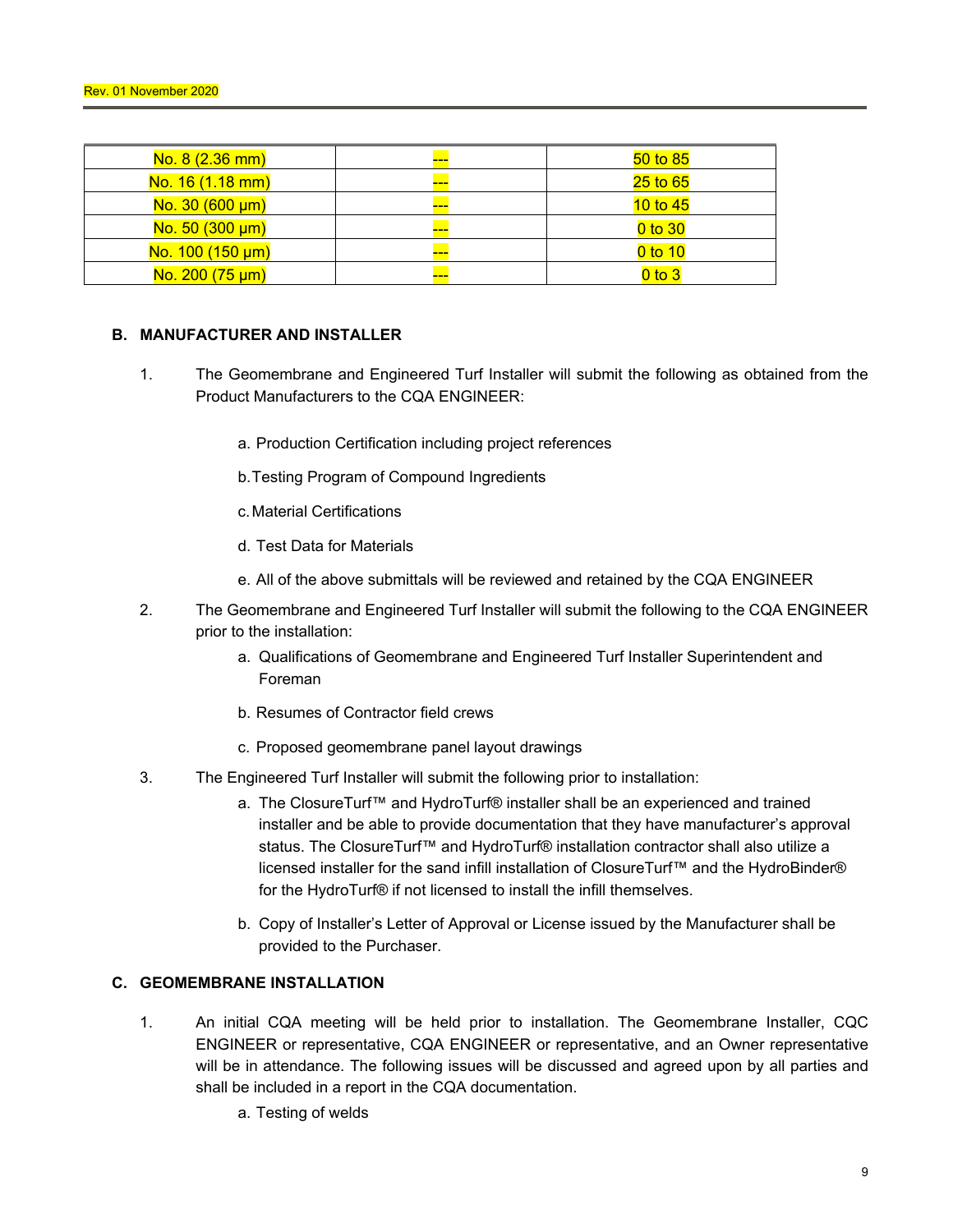- b. Characteristics of "good" weld, and
- c. Repair procedures
- 2. The CQC or CQA ENGINEER or their representative will sample rolls from each shipment of geomembrane at the manufacturing plant prior to shipment to the site. The minimum number of rolls to be sampled for each shipment will be determined by computing the cube root of the total number of rolls delivered in the shipment and rounding this value upward to the nearest integer with at least one sample per each manufacturer's lot. For instance, if 40 rolls of geomembrane are delivered in a shipment, at least four rolls will be sampled.
- 3. The random samples must be representative of the material supplied and exclude the outer wrap of geomembrane if signs of scuffing or other damage is observed. Samples should be full roll width and at least 2 feet long.
- 4. The laboratory testing of the samples selected by the CQA representative shall be directed by the CQA ENGINEER and shall confirm conformance with the following properties:
	- a. Thickness (ASTM D5199 for smooth sheet) (ASTM D5994 for textured sheet)
	- b. Density (ASTM D1505)
	- c. Carbon Black Content (ASTM D1603 or ASTM D4218)
	- d. Tensile Properties (GRI GM-13)
	- e. Tear Resistance (ASTM D1004)
- 5. The CQA ENGINEER or their representative will measure geomembrane thickness of each roll made for the project at the manufacturing plant prior to shipment. Material that does not fall within acceptable thickness criteria will be rejected.
- 6. The CQA ENGINEER or their representative will mark all areas where grinding is considered to be excessive. The location and repair method for the excessive grinding will be recorded in the daily field reports.
- 7. Overheating of the geomembrane will be monitored by the CQA ENGINEER or their representative. At the discretion of the CQC ENGINEER, coupons will be cut from the end of the extrusion seams and the bottom side of the seam will be observed for visible warping or deformation. The location and repair method of overheated areas will be recorded in the daily field reports. The method of repair will be determined in the field by the CQA ENGINEER.
- 8. During seaming, the CQA ENGINEER or their representative will observe the seams for the following:
	- a. Proper preparation,
	- b. Grinding technique, where applicable, and
	- c. Overheating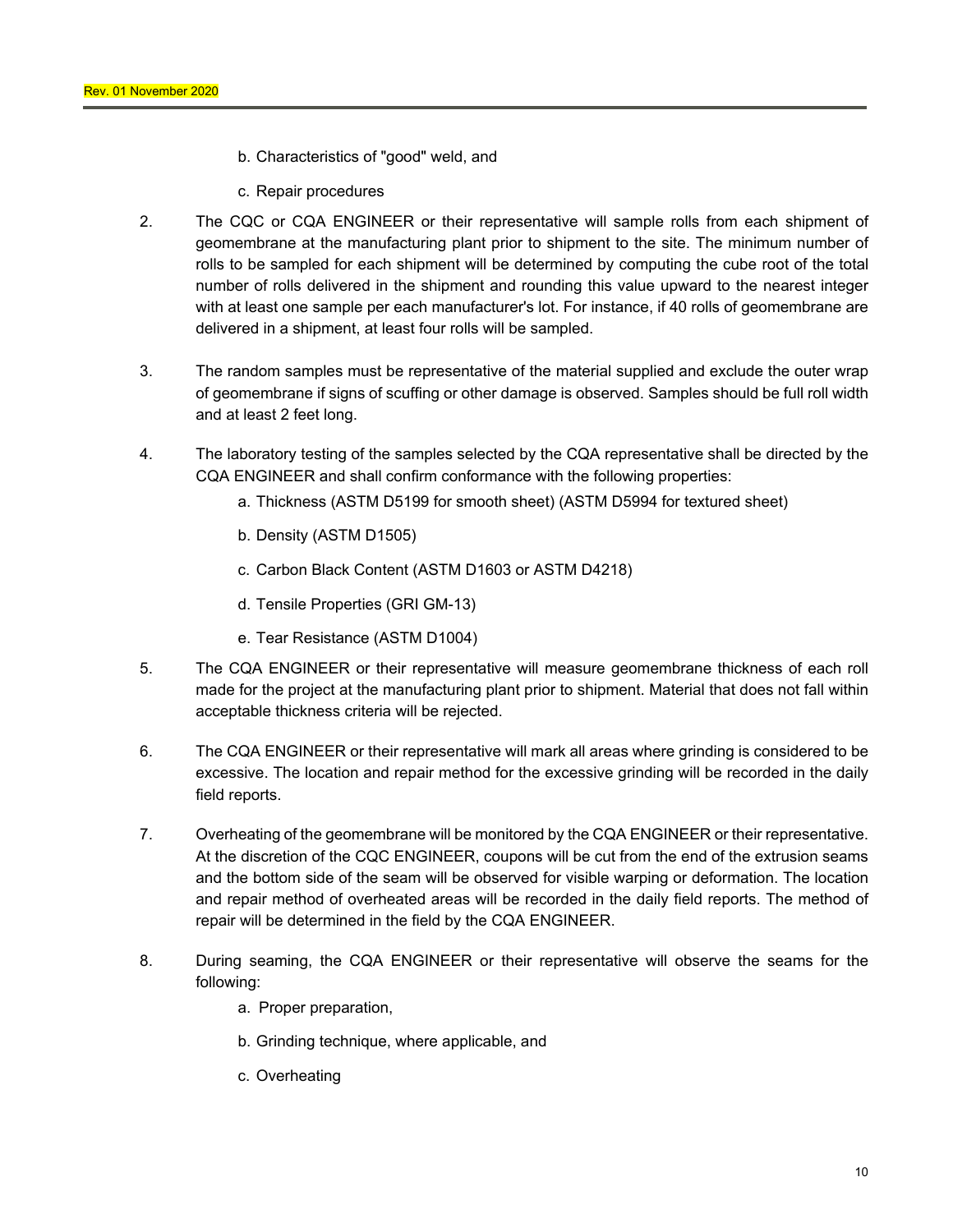- 9. The CQC ENGINEER or their representative will observe the geomembrane during the coolest part of the day to check for slack. Any areas where excessive "trampolining" occurs will be marked by the CQA ENGINEER for repair by the Geomembrane Installer.
- 10. The CQC ENGINEER or their representative will mark all areas where the geomembrane indicates a protrusion from the compacted soil liner. The method of repair will be determined in the field by the CQA ENGINEER.

#### **D. TEST/TRIAL SEAMS**

- 1. The CQA ENGINEER or their representative will document and verify that the Geomembrane installer performs a test seam for each welding machine in use every 4-5 hours, or at a minimum prior to start of construction work, and at midday. At least one test seam shall be made for each machine in use for each seam. Should any post production test seam fail, the immediate prior production seam shall be sampled for destructive testing in accordance with Section F.
	- a. The date, time, and equipment, as well as welding temperature, and seaming parameters will be recorded for each test seam.
	- b. A minimum of five (5) specimens for peel and for shear from each sample will be tested for the properties listed in the latest version of GRI-GM19, "Standard Specification for Seam Strength and Related Properties of Thermally Bonded Polyolefin Geomembrane " in accordance with test method ASTM D6392. Testing will be performed in the field by the Geomembrane Installer under full-time observation by the CQA ENGINEER or their representative.
	- c. Untested portions of the test seam will be retained for the project record and future testing as required.
- 2. All test seams must pass the field testing before production seaming is performed by the Geomembrane Installer.

## **E. FIELD DESTRUCTIVE TESTING**

- 1. The Geomembrane Installer will obtain approximately 12" x 36" samples of field seams, suitable for testing, at an average frequency of one sample per maximum 500 cumulative linear feet of weld. The date, time and equipment, and seam number will be marked on each sample and recorded by the CQA ENGINEER.
- 2. Samples retained will be tested in the field by the Geomembrane installer. A minimum of five (5) specimens from each sample for peel and for shear will be tested for the properties listed in latest version of GRI-GM19, "Standard Specification for Seam Strength and Related Properties of Thermally Bonded Polyolefin Geomembrane " in accordance with test method ASTM D6392.
- 3. The CQA ENGINEER or Georgia Power may require additional random samples to be taken for testing in areas which visually appear defective and not in accordance with project requirements.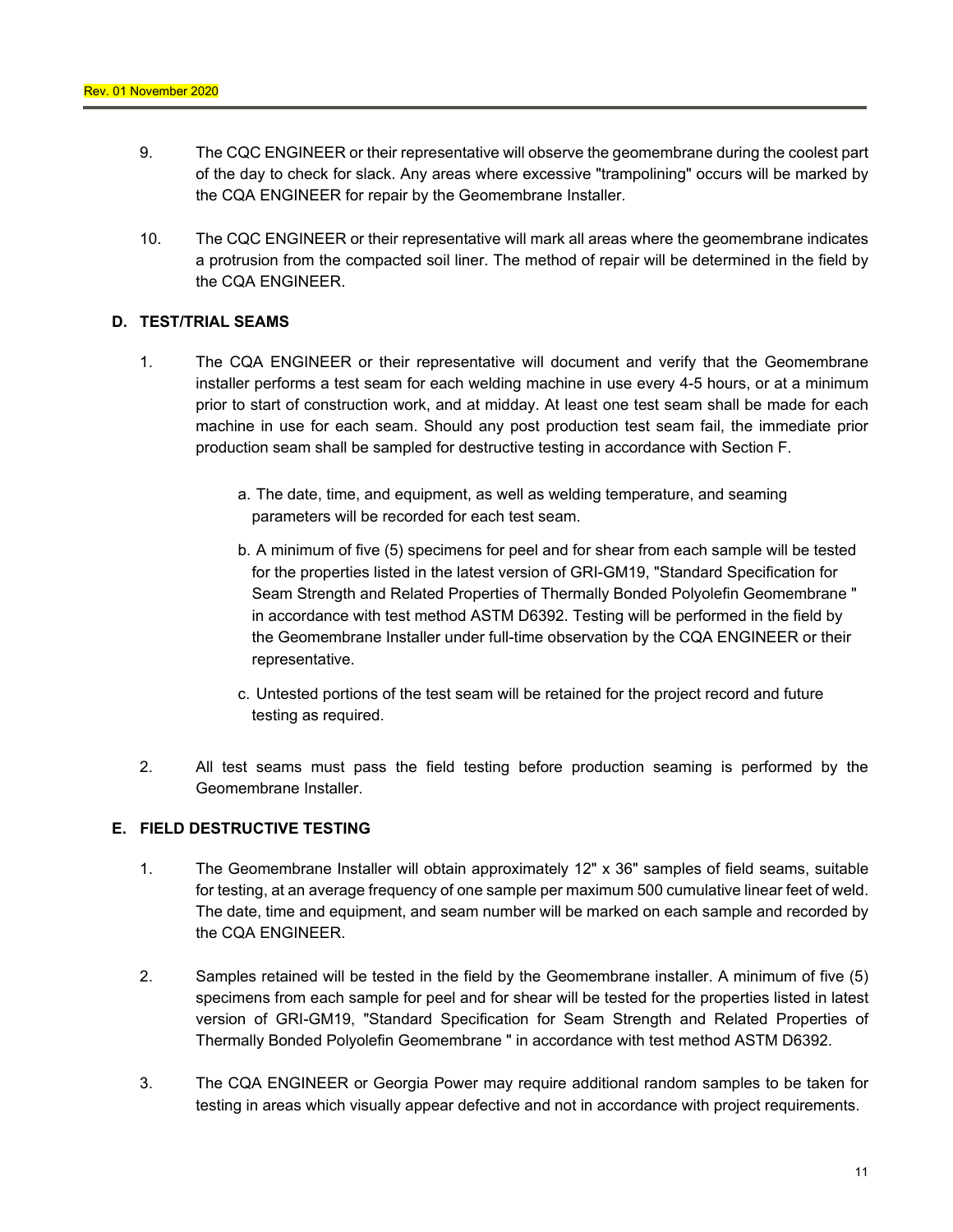#### **F. NON-DESTRUCTIVE TESTING**

- 1. The Geomembrane Installer is responsible for the completion of non-destructive testing of the entire length of all field seams, verifying that said seam is air tight. Said testing can be a vacuum test, pressure test, or approved equal and will be described by the Geomembrane Installer and verified by the CQA ENGINEER in advance.
- 2. The CQA ENGINEER or their representative will observe all non-destructive testing on a full time basis.

#### **G. DESTRUCTIVE LABORATORY TESTING**

- 1. Destructive seam samples will be laboratory tested by the CQC ENGINEER. Testing frequency shall be a minimum average frequency of one (1) sample per 500 linear feet of field seam.
	- a. Test samples will be at least 12" x 36" inches. A minimum of five (5) specimens will be tested for the properties listed in the latest version of GRI-GM19, "Standard Specification for Seam Strength and Related Properties of Thermally Bonded Polyolefin Geomembrane" in accordance with test method ASTM D6392. These test samples shall be taken at the same locations as the contractor's destructive testing samples.
	- b. All laboratory specimens will be conditioned for a minimum of one (1) hour prior to testing at the Standard Atmosphere for Testing Geosynthetics, that is, air maintained at a relative humidity of 65  $\pm$ 5 percent and a temperature of 21  $\pm$ 2°C(70 $\pm$ °F).
	- c. Peel tests will be performed on both sides of a double-wedge fusion seam.
- 2. The load and elongation at failure will be measured for each specimen. The CQC ENGINEER will describe the type of failure for each specimen and record the presence of any debonding, delamination, foreign material in the bond area, etc.
- 3. The average values of each set of five specimens for peel and for shear must meet the specifications, and four of the five specimen tests must meet the specifications for the seam to be considered a passing seam. If the average of the five specimens is adequate, but one of the specimens is failing, values for the failing specimen must be at least 80 percent of the values required for the seam for the sample to pass. A maximum of one non-film tear bond failure out of five tests is acceptable provided the destructive sample meets strength requirements discussed above. If unresolved discrepancies exist between the CQC ENGINEER's and Contractor's test results, the archived sample may be tested by the CQC ENGINEER. Samples which do not pass the shear and peel tests will be resampled from locations at least 10 feet on each side of the original location. These two re-test samples must pass both shear and peel testing. If these two samples do not pass, then additional samples will continue to be obtained until the questionable seam area is defined.
- 4. Seams represented by a failing destructive field or laboratory test sample shall be cut out and replaced or covered with a cap strip and the seam bounded by supplemental passing field and laboratory destructive test samples at both ends.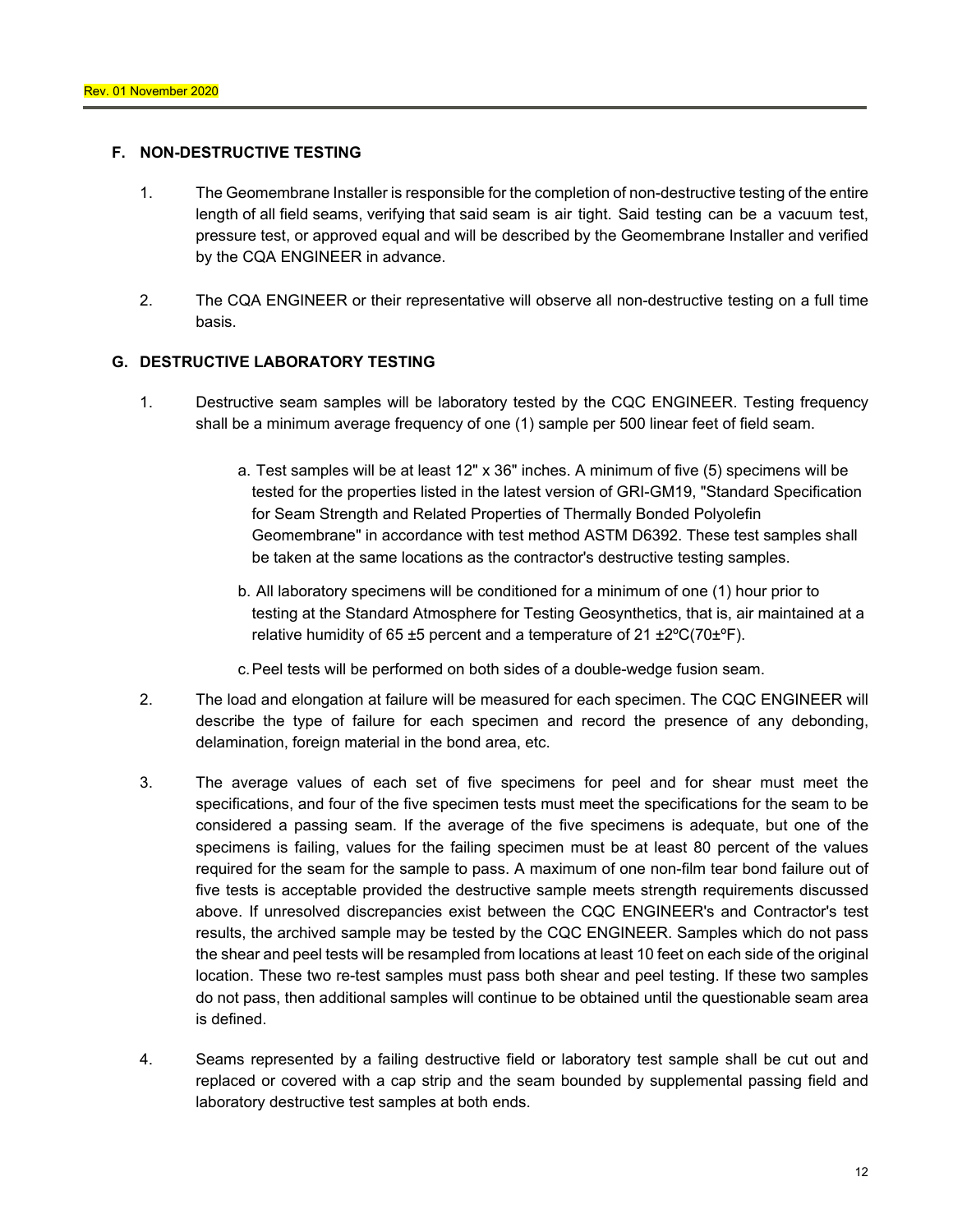5. The CQC ENGINEER will verify and document that the strength and other properties of the geomembrane seams meet or exceed the requirements set forth in the latest version of GRI-GM19, "Standard Specification for Seam Strength and Related Properties of Thermally Bonded Polyolefin Geomembrane".

#### **H. ENGINEERED TURF DEPLOYMENT**

- 1. After geomembrane installation, including required documentation, has been completed, the geomembrane surface shall be cleared of all significant deposits of stones, soil and debris that could damage the geomembrane or impede the hydraulic function between the stud side of the structured geomembrane and the Engineered Turf component. Any soil or debris washed down to the toe of slope during cleaning procedures shall be physically removed from the geomembrane surface without damage to the geomembrane.
- 2. The Engineered Turf shall be deployed without damage to the geotextile component and minimal loss of the synthetic grass component.
- 3. Deployment equipment shall not damage the Engineered Turf geotextile, cause synthetic grass loss, or damage underlying geomembrane by handling, trafficking, leakage of hydrocarbons, or by other means.
- 4. The Engineered Turf shall be deployed smooth and free of tension, stress, folds, wrinkles, creases, and free of contaminants such as soil, grease, fuel, etc.
- 5. The Engineered Turf shall be deployed with the synthetic grass blades pointing towards the top of the slope on side slopes greater than 12%.
- 6. Engineered Turf shall be secured with sand bag anchoring at the top of the slope and then rolled down the slope.
- 7. Seaming operations shall be performed using a 4-inch overlap and fastened with heavy-duty textile stitching machine. A prayer type seam is to be constructed using a Nulong sewing machine or equivalent. Stitching operations shall be performed such that the woven geotextiles are not exposed.
- 8. Sewing shall occur between the 1st and 2nd row of stiches to avoid exposure of the black geotextile after flipping the panel.
- 9. After seaming operations, the ends of the Engineered Turf panels shall be permanently anchored in the perimeter and bench roadways.
- 10. Construction equipment on the deployed Engineered Turf shall be minimized to reduce the potential for geosynthetic material puncture.
- 11. Equipment travel on exposed structured geomembrane is prohibited. Small equipment such as generators shall be placed on scrap geomembrane material (rub sheets) above geosynthetic materials in the CLOSURETURF™ Final Cover System.

## **I. ENGINEERED TURF SEAMING**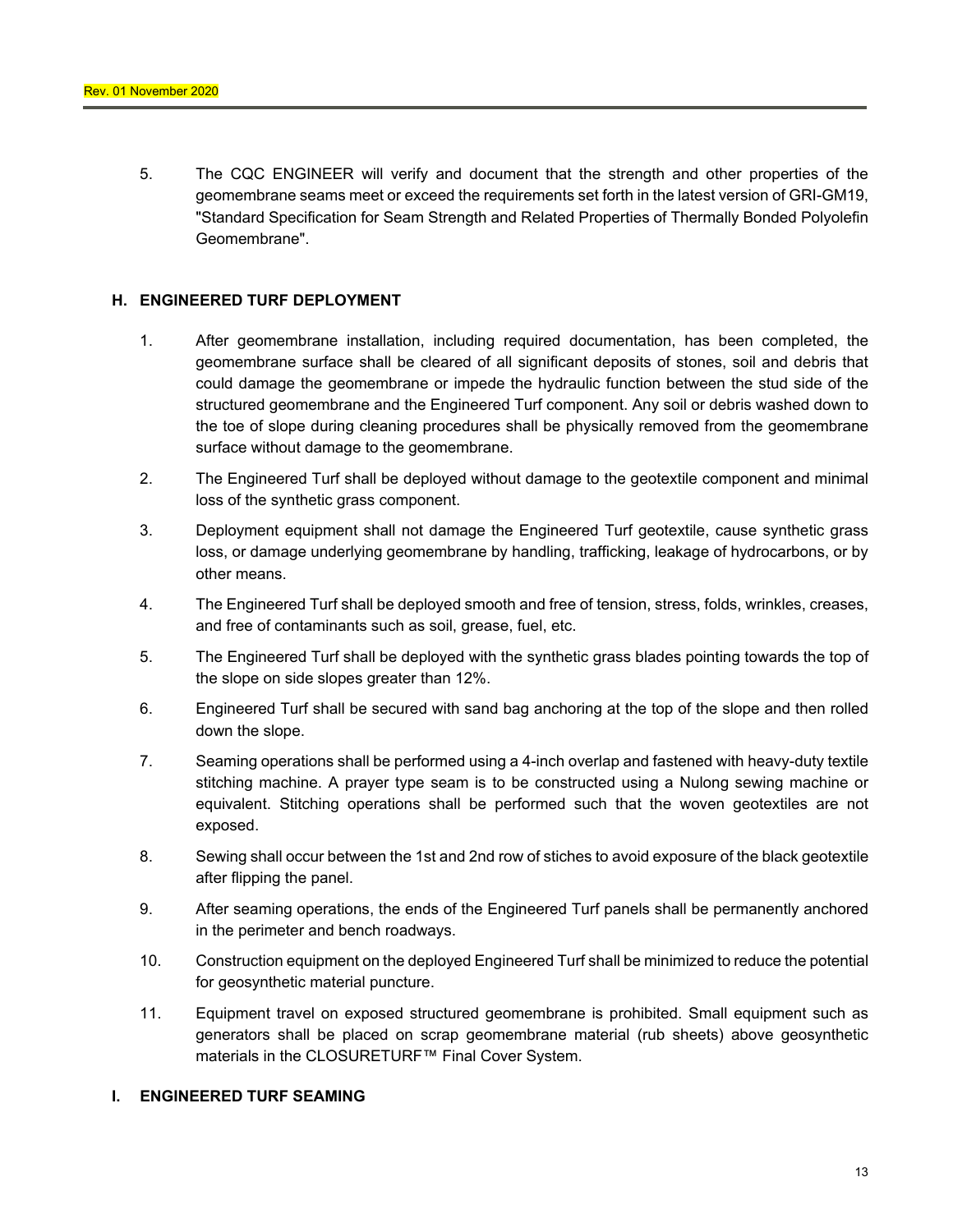- 1. Seaming of the Engineered Turf shall be in accordance with this plan and the manufacturer's recommendations.
- 2. Seaming of the Engineered Turf component will be performed by sewing. At no point shall a seam be heat bonded if the sewing method can be applied.
- 3. Seaming operations shall be performed using a 4-inch overlap and fastened with heavy-duty textile stitching machine. A prayer type seam is to be constructed using a Nulong sewing machine or equivalent. Stitching operations shall be performed such that the woven geotextiles are not exposed. Sewing shall occur between the first and second row of stiches to avoid exposure of the black geotextile after flipping the panel.
- 4. In the bench areas, seams for the Engineered Turf shall be located no more than 5 ft. inboard of the outside edge of the bench.
- 5. After seaming operations, the ends of the Engineered Turf panels shall be permanently anchored in the perimeter and bench roadways.
- 6. Construction equipment on the deployed Engineered Turf shall be minimized to reduce the potential for geosynthetic material puncture. Equipment travel on exposed structured geomembrane is prohibited. Small equipment such as generators shall be placed on scrap geomembrane material (rub sheets) above geosynthetic materials in the Final Cover System.
- 7. The placement shall be observed by the third-party QC ENGINEER and the Purchasers Representative.
- 8. For short sections (around penetrations, patches, and/or corners), the synthetic turf seaming may be completed by using a 4-inch (min) overlapped seam which is fastened by heat-bonding. This can be accomplished by using a hand-held Leister (followed by a press wheel), DemTech 4-inch, single-wedge welder Model No. VM-20/4/A, and/or a Varimat V2 (or equal) leistering machine.
- 9. Since the temperature, pressure and speed controls of the DemTech 4-inch single-wedge welder Model No. VM-20/4/A and the Varimat V2 leistering machine are variable and can be increased / decreased depending on weather and environment conditions, the temperature and speed shall be confirmed with a trial seam.
- 10. Field testing of heat bonded seams shall consist of a visual inspection done every hour.
- 11. The visual inspection of the field seams shall include observation of the geotextile backings in order to confirm that it is not melting. If it is melting, then the machine is too hot. Observe and feel the seam in order to confirm that there is a stiff, inner core which is continuous along the weld. All seams shall be verified that they are continuous by running their fingers along the seam. If there is any penetration of their fingers into the seam, the Installer will need to use a hand-held Leister at the location of the penetration in the seam in order to weld it continuously. The seam will need to be re-inspected.

#### **J. ENGINEERED TURF FIELD TRIAL SEAMS**

1. All Turf field trial seams shall be made in accordance with this plan and the manufacturer's recommendations.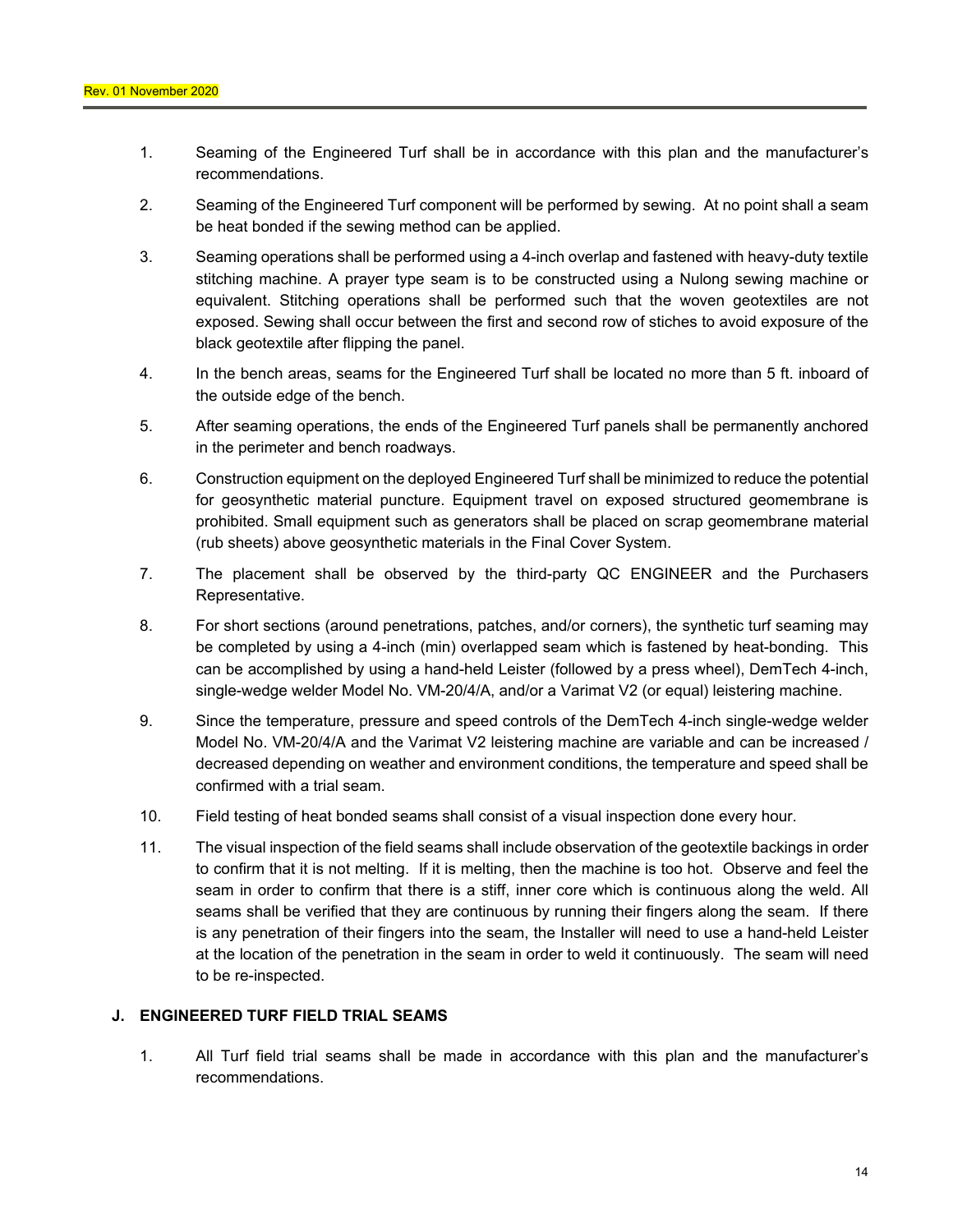- 2. Field trial seams shall be made in accordance with the manufacturer's recommendations and the project Specifications. The Contractor shall submit a copy of the proposed testing procedures for the Purchaser's review.
- 3. Field trial seams shall be conducted, per seaming apparatus and per seamer, on the turf to verify that seaming conditions are satisfactory. Trial seams shall be conducted at the beginning of each seaming period, at least once every four hours for each seaming apparatus and personnel used that day. Additional field trial seams may be requested by the Purchaser's Representative.
- 4. All trial seams shall be made in contact with the underlying material as it will be done in the field.
- 5. Thread used for trial seam stitching shall be the same as used during deployment.
- 6. Field trial seaming shall be conducted under the same ambient temperature and conditions as the production seams.
- 7. The quality of the trial seams for heat bonding shall be confirmed by visual observations.
- 8. Visual observations shall ensure that the geotextile backings are not melting.
- 9. Observe and feel the welded trial seam in order to confirm that there is a stiff, inner core continuous along the weld.
- 10. Observe and confirm that the welds may not be pulled or peeled apart.
- 11. All heat bonded seams shall be continuous. The continuity shall be confirmed by the CQC ENGINEER by running his fingers along the seam. If there is any penetration of their fingers into the seam, the installer shall use a hand – leister at the location to weld the seam. The seam shall be re-inspected by the CQC ENGINEER.
- 12. The trial seams for heat bonding shall also have a peel test performed. The CQC ENGINEER shall grab the geotextile backings of the top overlapped piece on the seam at one location. The geotextile backing is then to be pulled up. For a passing seam, the tufts of the upper synthetic turf shall pull out through the geotextile backings since they are heat bonded to the tufts of the lower synthetic turf piece. If the tufts do not pull out of the geotextile backings and the seam pulls apart, the seam would fail the test most likely because there was not enough heat.
- 13. Sewn trial seams shall be inspected to ensure that the woven geotextiles are not exposed and that the sewing has occurred between the first and second row of stiches.
- 14. Sewn trial seams should not be capable of being pulled apart by hand using vice grips. If this occurs during trial weld procedures, adjustments to the sewing machine may be required before proceeding.
- 15. Prepare trial seams that are at least 10-foot long by 1-foot wide after seaming with the seam centered lengthwise. Seaming of the Engineered Turf shall be in accordance with this plan and the manufacturer's recommendations.

#### **K. SAND BALLAST INFILL**

1. The sand layer will be a minimum 1/2 inch thick. The sand shall be worked into the Engineered Turf layer as in-fill between the synthetic yarn blades. The physical characteristics of the sand layer will be evaluated through visual observation (and laboratory testing if deemed necessary by the CQC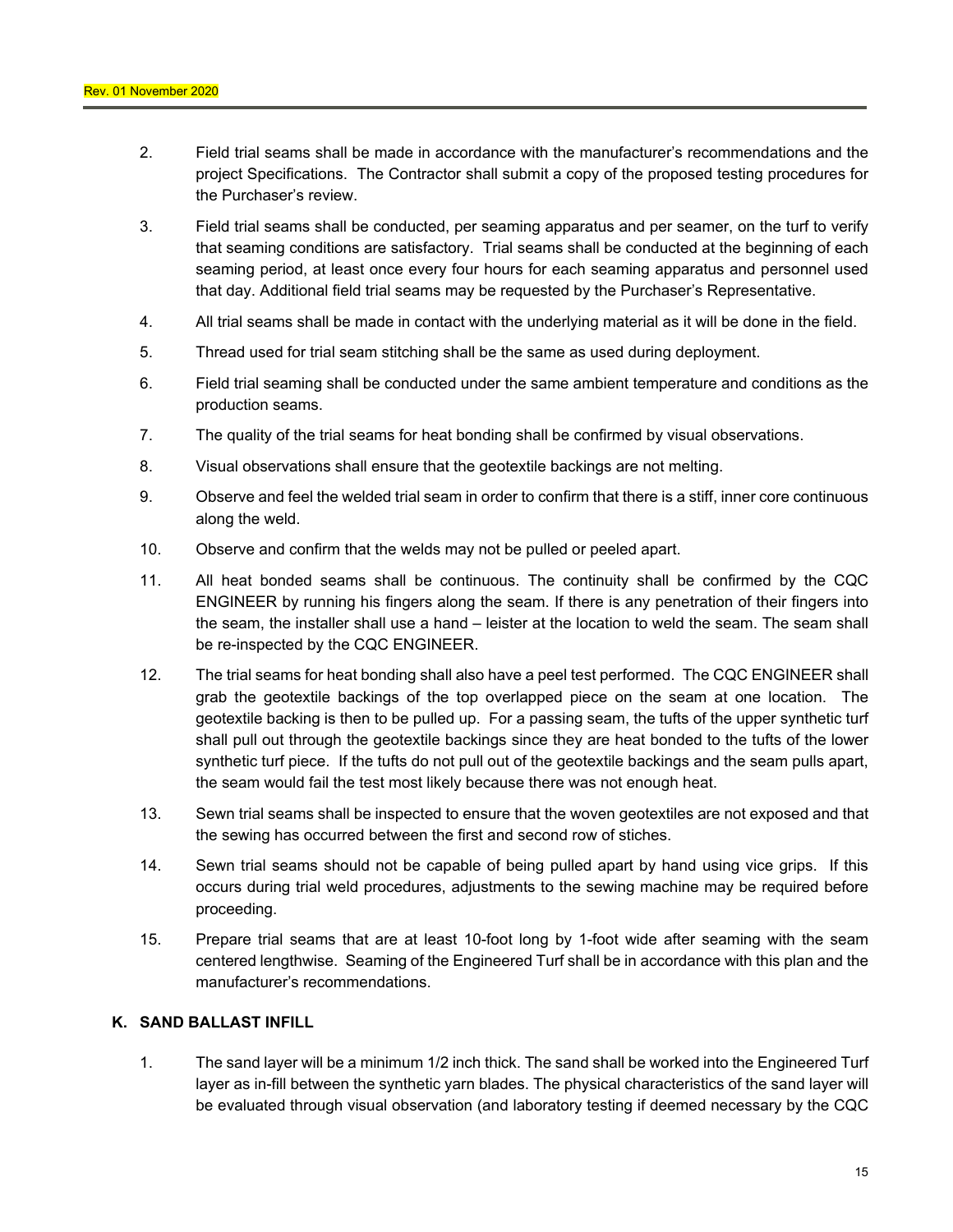ENGINEER) before construction and visual observation during construction. Additional testing during construction will be at the discretion of the CQC ENGINEER.

- 2. The sand may be spread using low ground pressure equipment and a pull-behind spreader bar. Rotary brush equipment may be used to evenly distribute the sand infill into the synthetic grass matrix. The sand spreading operation shall be done in front of deployment equipment travel to improve the bearing capacity of the cover system below. Use of rotary brush equipment shall be performed in a manner that does not result in removal of the synthetic grass blades from the underlying woven geotextile.
- 3. Conveyor systems and/or blower equipment may be used to spread and place the sand in-fill on slopes too steep for equipment contact. These deployment systems shall not be used during wind speed conditions higher than 15 miles per hour. Dust generation may be mitigated by maintaining the sand infill at a moisture content sufficient to control dust but not impede the placement operation.
- 4. Contractor shall explain in detail in the pre-construction meeting the method of sand deployment to be used. The method shall be approved by the Purchaser. For slopes steeper than 3H:1V the sand infill shall be placed using long reach conveyors belts or using water or air express blower methods. The sand layer may be placed using any appropriate equipment capable of completing the work and should only receive minimal compaction required for stability.
- 5. Sand ballast infill shall completely cover the double-layer woven geotextile of the Engineered Turf component. Areas of exposed geotextile or thin layering of sand ballast unsatisfactory to the requirements of Table 1, shall receive additional sand ballast. If the cause of poor sand ballast placement and resulting geotextile exposure is wrinkles in the underlying structure geomembrane, the Engineered Turf component shall be pulled back from the geomembrane component, the geomembrane wrinkle removed and the geomembrane shall be repaired per the requirements of this Plan and the project specifications.
- 6. The CQC ENGINEER shall verify that a minimum thickness of  $\frac{1}{2}$  inch of sand is placed on the Turf. Frequency will be 20 measurements per acre of final cover installed.
- 7. The Contractor shall provide to the Purchaser the grain size distribution, from the source of the sand infill/ballast, for every 1500 cy of material.

## **L. HYDROBINDER INFILL INSTALLATIONS**

- 1. Installation of the HydroBinderTM infill for the HydroTurf® shall be performed by a licensed installer.
- 2. The HydroBinder<sup>TM</sup> infill layer shall be a minimum 7/8-inch thick (dry). The desired thickness will be achieved prior to the hydration process. At grade breaks and drainage benches, the thickness of the HydroBinder<sup>™</sup> shall be a minimum of 1.25 inches.
- 3. If weep holes are required for draining the internal drainage layer through the Engineered Turf, remove the HydroBinder™ in the areas of the weep holes prior to hydration or block the weep hole locations prior to infilling. Blocks may consist of pipe, dowels, etc. Weep hole diameters shall be one (1) inch and be located at the toe of slope on 2 ft. centers.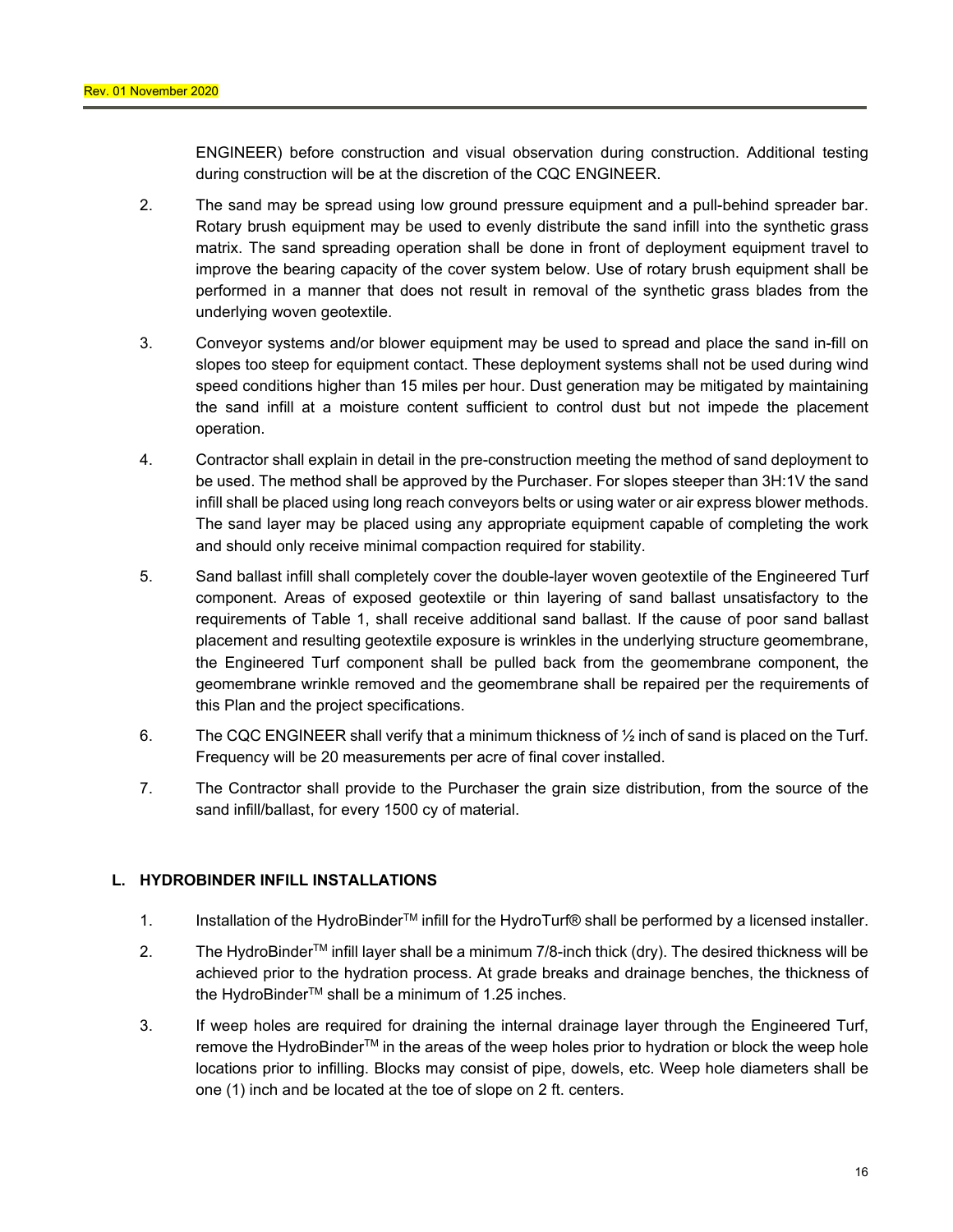- 4. The infill shall be installed into the HydroTurf® while it is in a dry state. The HydroTurf® shall be dry. If the HydroTurf® is wet from rain or dew, the installer shall wait until it is dry. The installer may attempt to speed up the drying process by using a blower. In addition, the infill shall not be installed in inclement, wet or rainy weather, or the threat of inclement weather. Also, the infill shall not be installed in freezing temperatures.
- 5. The infill shall be worked into the Engineered Turf layer between the synthetic yarn blades so that the tuffs are in an upright position. The physical characteristics of the infill layer will be evaluated through visual observation (and laboratory testing if deemed necessary by the CQC ENGINEER) before construction and visual observation during construction. Additional testing during construction will be at the discretion of the CQC ENGINEER.
- 6. The hydration process must occur the day of the infill placement.
- 7. Personnel access on the HydroTurf® shall be prohibited for 24 hours following the hydration of the HydroBinderTM.
- 8. The infill shall be thoroughly hydrated, however, care must be taken to avoid displacement of the non-hydrated infill. The Installer shall not overhydrate the infill so that water begins to run-off and cause erosion of the cement infill. The objective is to soak the area to start the hydration process but not to inundate with water beyond saturation.
- 9. Once hydration is completed as described, backfill and compaction of the anchor trenches should take place.
- 10. The HydroBinderTM shall be at minimum performance levels within 24 hours listed in Table 3 of this Plan. HydroBinderTM not meeting the performance levels will be removed and replaced.
- 11. The infill may be spread using low ground pressure equipment and a pull-behind spreader bar. Rotary brush equipment may be used to evenly distribute the infill into the synthetic grass matrix. The infill spreading operation shall be done in front of deployment equipment travel to improve the bearing capacity of the cover system below. Use of rotary brush equipment shall be performed in a manner that does not result in removal of the synthetic grass blades from the underlying woven geotextile. In addition, hand spreading and rakes maybe be used to spread the infill material. If rakes are used, only plastic rakes shall be allowed.
- 12. Conveyor systems and or blower equipment may be used to spread and place the infill on slopes too steep for equipment contact. These deployment systems shall not be used during wind speed conditions higher than 15 miles per hour. Dust generation may be mitigated by maintaining the infill at a moisture content sufficient to control dust but not impede the placement operation.
- 13. Contractor shall explain in detail in the pre-construction meeting the method of infill deployment to be used. The method shall be approved by the Purchaser. For slopes steeper than 3H:1V the infill shall be placed using long reach conveyors belts or using water or air express blower methods. The infill layer may be placed using any appropriate equipment capable of completing the work and should only receive minimal compaction required for stability.
- 14. HydroBinderTM infill shall completely cover the double-layer woven geotextile of the Engineered Turf component. Areas of exposed geotextile or thin layering of infill unsatisfactory to the requirements of this Plan shall receive additional infill. If the cause of poor infill placement and resulting geotextile exposure is wrinkles in the underlying structure geomembrane, the Engineered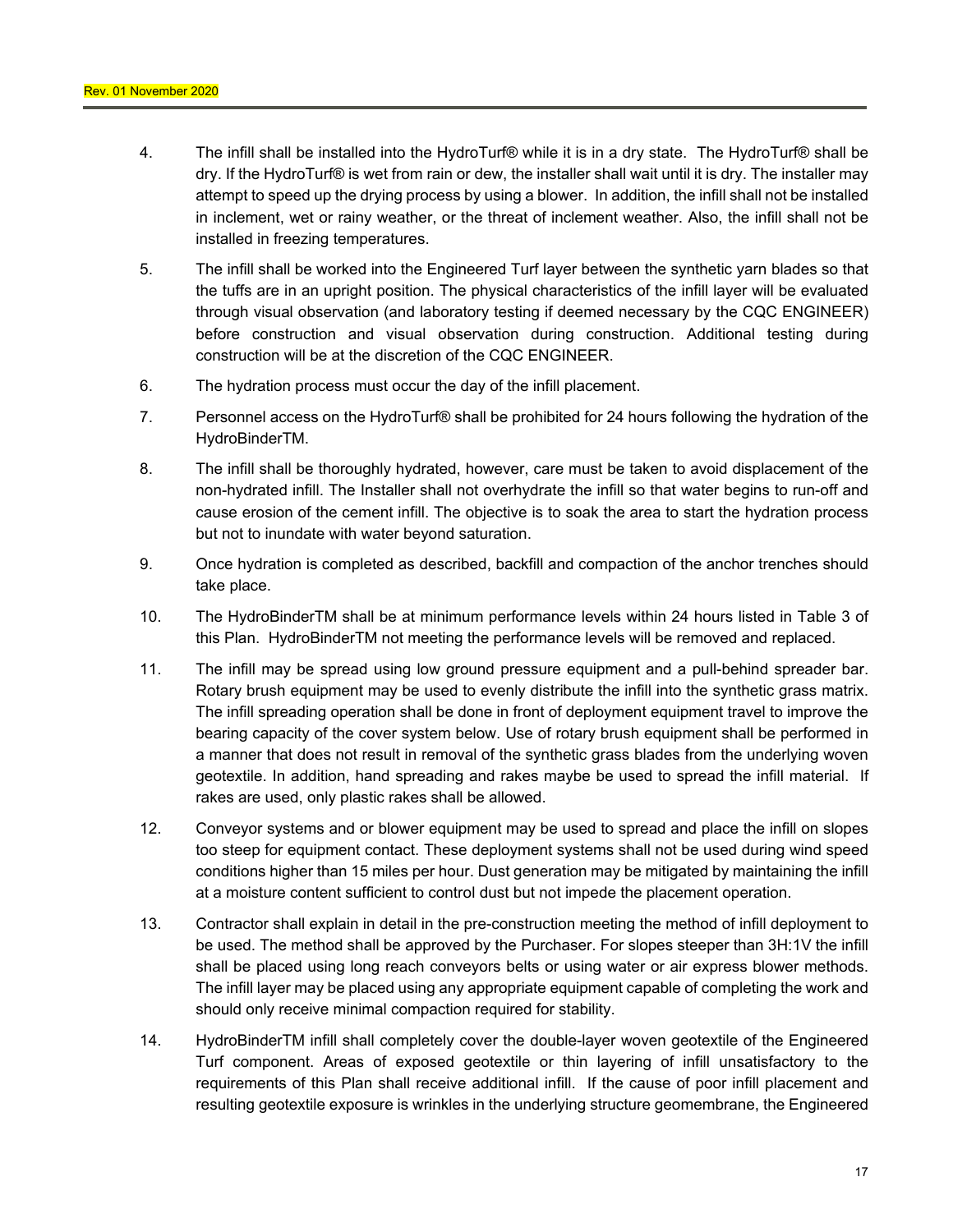Turf component shall be pulled back from the geomembrane component, the geomembrane wrinkle removed and the geomembrane repaired per the requirements of this Plan. The Engineered Turf shall be re-deployed and ballasted with infill satisfactory to the requirements of this Plan.

- 15. For areas with exposed geotextile due to wrinkles and isolated small voids, a UV resistant coating shall be applied to the exposed area and additional infill material shall be applied immediately to the coating and hydrated. The UV coating product shall be manufactured by Quikrete product #8640, Sakrete product #60205006, or approved equivalent.
- 16. The CQC ENGINEER shall verify that a minimum thickness of 7/8-inch of infill (dry) is placed on the synthetic Turf. At grade breaks and drainage benches, the thickness of the HydroBinderTM shall be a minimum of 1.25 inches. Frequency shall be one test per 100 linear feet of ditch and twenty (20) measurements per acre of final cover installed. Thickness measurements shall be taken using a caliper or equivalent device. The CQC ENGINEER shall also inspect to confirm full hydration by excavating with a small tool into the infill.
- 17. The Contractor shall provide to the Purchaser the manufacturers certifications for the HydroBinderTM infill properties listed in Table 3 of this Plan. Upon delivery, or as determined by the Purchaser and/or the Purchaser's Representative, a representative sample of the HydroBinderTM mix shall be taken by the Purchaser for verification of the compressive strength.
- 18. The sand infill layer will be a minimum 1/2 inch thick. The sand shall be worked into the Engineered Turf layer as in-fill between the synthetic yarn blades. The physical characteristics of the sand layer will be evaluated through visual observation (and laboratory testing if deemed necessary by the CQC ENGINEER) before construction and visual observation during construction. Additional testing during construction will be at the discretion of the CQC ENGINEER.
- 19. The sand may be spread using low ground pressure equipment and a pull-behind spreader bar. Rotary brush equipment may be used to evenly distribute the sand infill into the synthetic grass matrix. The sand spreading operation shall be done in front of deployment equipment travel to improve the bearing capacity of the cover system below. Use of rotary brush equipment shall be performed in a manner that does not result in removal of the synthetic grass blades from the underlying woven geotextile.

# **4.0 GEOTEXTILE**

## **A. GENERAL**

1. The CQA ENGINEER shall certify the materials and installation are in accordance with the plans, specifications, and this CQA Plan.

## **B. MATERIAL**

1. The geotextiles for use as protection (or cushioning) materials shall conform to Table 5. The required values for all properties in Table 5 are to be minimum average roll values (MARV) except UV resistance which is a minimum value.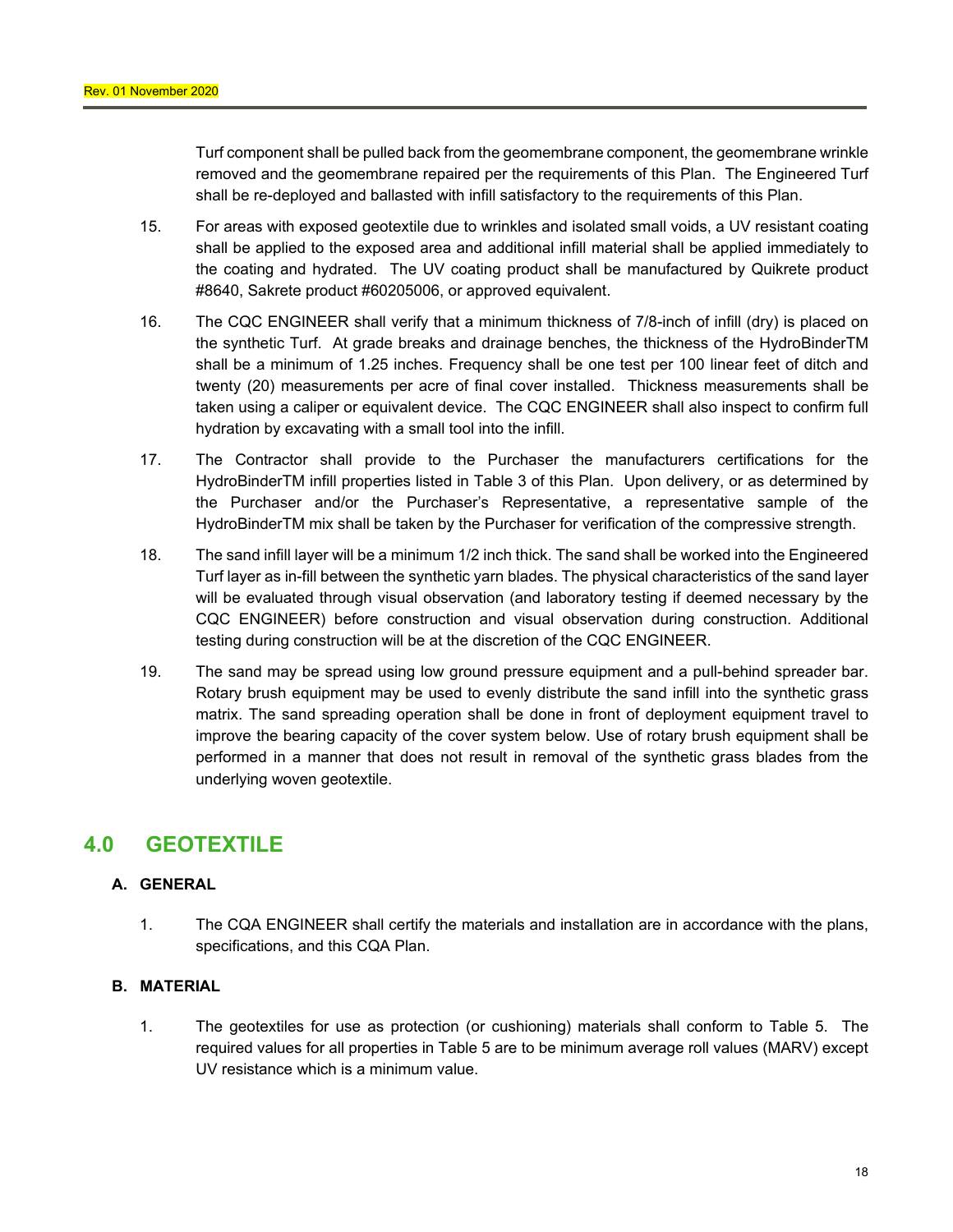- 2. The finished geotextile shall be free from such defects that would affect the specific properties of the geotextile or its proper functioning.
- 3. General manufacturing procedures shall be performed in accordance with the Manufacturer's internal quality control guide and/or documents.
- 4. Geotextiles shall be subject to sampling and testing by the Purchaser to verify conformance with this Plan. Sampling shall be in accordance with the most current version of ASTM D4354. In the absence of Purchaser's sampling and testing, verification may be based on Manufacturer's certifications as a result of testing by the Manufacturer of quality assurance/quality control samples. If the results of any test do not conform to the requirements of this Plan, retesting to determine conformance or rejection should be done in accordance with the manufacturing protocol as set forth in the manufacturer's quality manual.

#### **Table 5: REQUIRED PROPERTIES, TEST METHODS AND VALUES FOR GEOTEXTILES USED AS CUSHIONING MATERIALS**

| <b>Property</b>                | <b>Test Method</b> | Frequency $(3)$ | <b>Unit</b>        | <b>Value</b> |
|--------------------------------|--------------------|-----------------|--------------------|--------------|
| Mass/Unit Area $(1)$           | ASTM D5261         | Lot             | oz/yd <sup>2</sup> | 16           |
| <b>Grab Tensile Strength</b>   | ASTM D4362         | Lot             | Ib                 | 370          |
| <b>Grab Tensile Elongation</b> | ASTM D4362         | Lot             | $\%$               | 50           |
| Trap. Tear Strength            | <b>ASTM D4533</b>  | Lot             | Ib                 | 145          |
| Puncture (pin) Strength<br>or  | <b>ASTM D4833</b>  | Lot             | lb                 | 170          |
| Puncture (CBR) Strength        | ASTM D6241         | Lot             | Ib                 | 900          |
| UV Resistance $(2)$            | ASTM D7238         | Lot             | $\%$               | 70           |

**1** All values are MARV except UV resistance which is a minimum value.

**2** Evaluation to be on 2.0 inch strip tensile specimens after 500 lt. hrs. exposure.

**3** Sampling frequency shall be by lot, defined as the shipment quantity of the product or a truckload of the product, whichever is smaller.

- 5. The Manufacturer shall provide to the Purchaser a certificate stating the name of the Manufacturer, product name, style number, chemical composition of the filaments or yarns, and any other pertinent information to fully describe the product.
- 6. The Manufacturer is responsible for establishing and maintaining a quality control program to assure compliance with the requirements.
- 7. Documentation describing the quality control program shall be made available upon request.
- 8. The Manufacturer's certificate shall state that the finished product meets MARV requirements of this Plan as evaluated under the Manufacturer's quality control program. A person having legal authority to bind the Manufacturer shall arrest to the certificate.